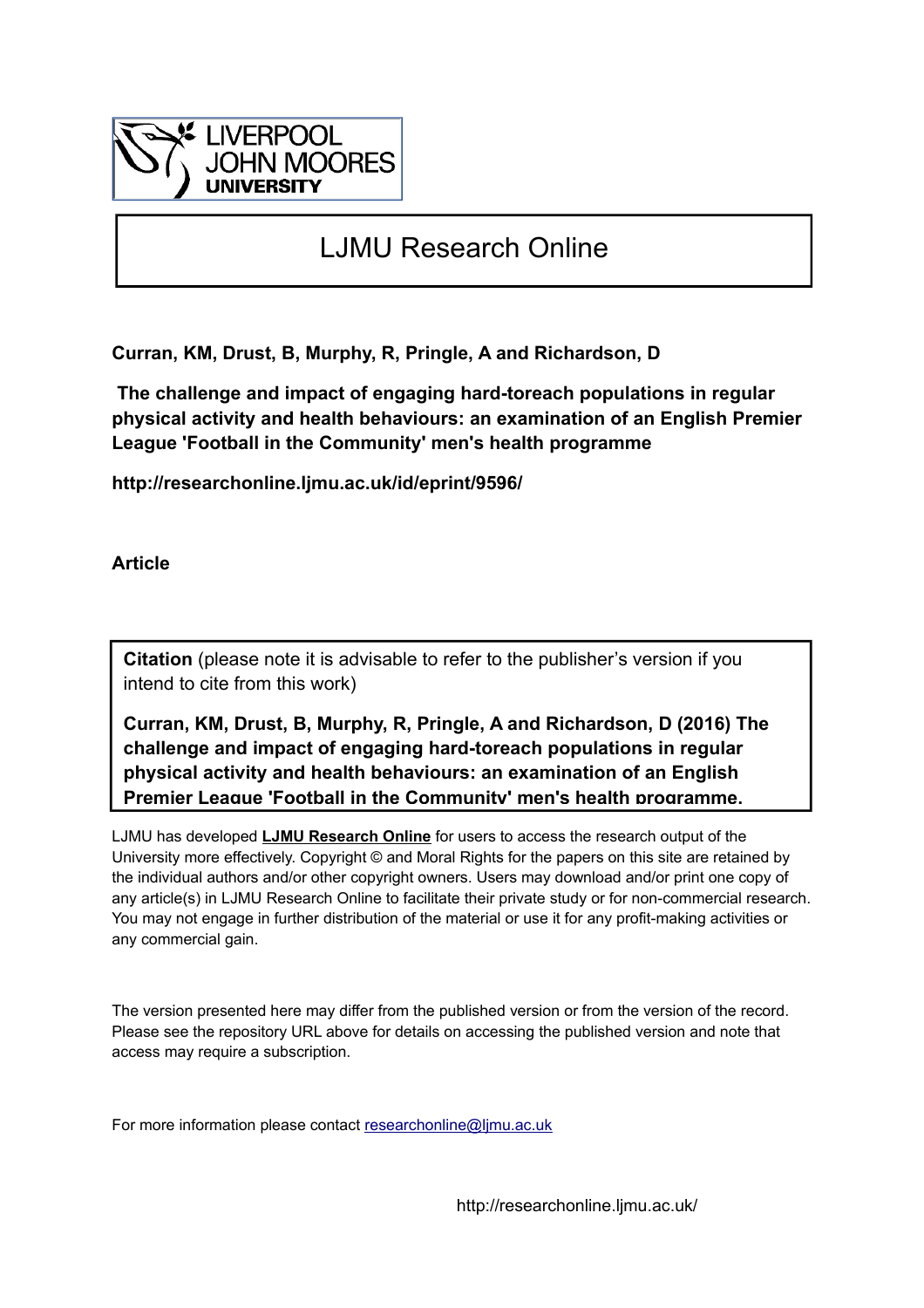# **THE CHALLENGE AND IMPACT OF ENGAGING HARD-TO-REACH POPULATIONS IN REGULAR PHYSICAL ACTIVITY AND HEALTH BEHAVIOURS: AN EXAMINATION OF AN ENGLISH PREMIER LEAGUE 'FOOTBALL IN THE COMMUNITY' MEN'S HEALTH PROGRAMME.**

Kathryn Curran<sup>a,\*</sup>, Barry Drust<sup>b</sup>, Rebecca Murphy<sup>b</sup>, Andrew Pringle<sup>a</sup> and Dave Richardson<sup>b</sup>

<sup>a</sup>Centre for Active Lifestyles, Institute for Sport, Physical Activity and Leisure, Carnegie Faculty, Leeds Beckett University, Leeds, LS6 3QS, United Kingdom.

**b** The Football Exchange, Research Institute of Sport and Exercise Sciences, Liverpool John Moores University, Byrom Street, Liverpool, L3 3AF, United Kingdom.

\*Corresponding author. Centre for Active Lifestyles, Institute for Sport, Physical Activity and Leisure Carnegie Faculty, Leeds Beckett University, Leeds LS6 3QS, United Kingdom. Tel: +44 (0)113 8123205 E-mail address: [K.M.Curran@leedsbeckett.ac.uk](mailto:K.M.Curran@leedsbeckett.ac.uk) (K.Curran).

Main degrees:

Dr Kathryn Curran (PhD, MSc)

Prof Barry Drust (PhD, BSc)

Dr Rebecca Murphy (PhD, BSc)

Dr Andy Pringle (PhD, MSc)

Prof Dave Richardson (PhD, MA)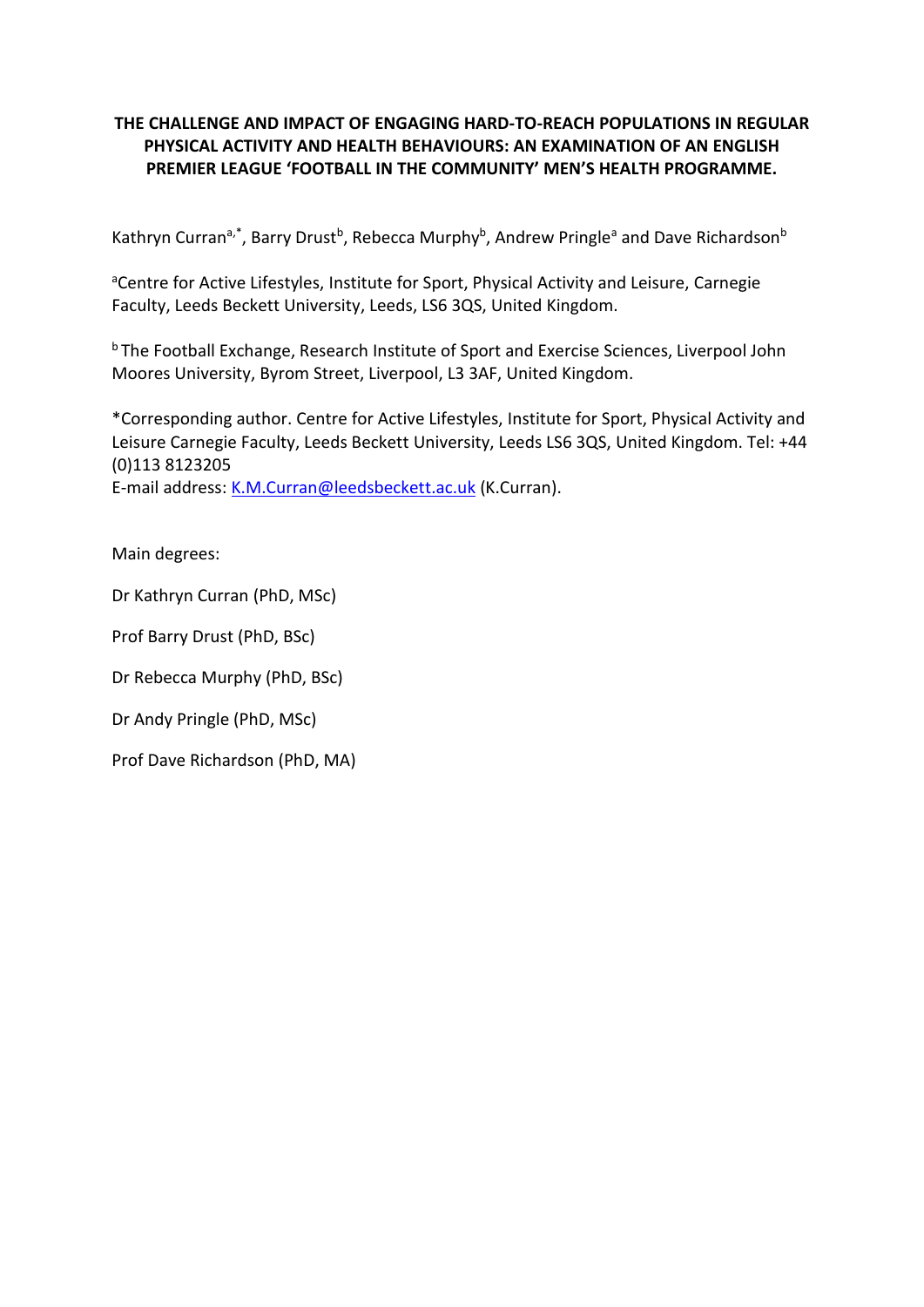# **Summary**

*Objectives:* To investigate the challenges that men from hard-to-reach (HTR) populations encounter when attempting to commit to regular participation in physical activity and health behaviours and to explore the psychological and social effects of participation in a twelve week football-led health improvement intervention.

*Study Design:* A twelve week football specific physical activity intervention targeting men from HTR populations was delivered by Everton Football Clubs' Football in the Community (FitC) scheme as part of a national programme of men's health delivered in/by English Premier League (EPL) football clubs. Men living in homeless shelters and/or recovering from substance misuse were recruited over a period of three months. The programme consisted of a two hour football session, twice weekly, alongside the dissemination of healthy living messages. Football sessions were conducted by a qualified FitC coach.

*Methods:* This research was conducted during a twelve week period of immersed practitioner-research. Ethnographic and observational methodologies were adopted. Psychosocial issues were discussed with participants through informal client-researcher interactions and data were logged via field notes. Records of attendance were logged. Participants who failed to attend a session were contacted and their reason(s) for nonattendance were recorded. Data were analysed using deductive and inductive reasoning.

*Results:* Despite the apparent ambition of the participants to regularly participate in the FitC programme, adherence to the programme was poor. Economic, environmental and social barriers to engagement in the programme were apparent. Engagement in the programme resulted in positive psychosocial developments; the development of structure, social interaction and social capital.

*Conclusion:* Community based football-led health improvement programmes endorsed by professional football clubs appear well positioned to connect with, and attract, men from HTR populations. The evidence suggests that such programmes can improve psychosocial health amongst these populations. However, a bottom-up programme design and management strategy is required in order to reduce the challenges facing HTR participants when attempting to regularly engage in physical activity and health behaviours.

*Keywords: Men's health, Hard-to-reach, Football, Health improvement, English Premier League*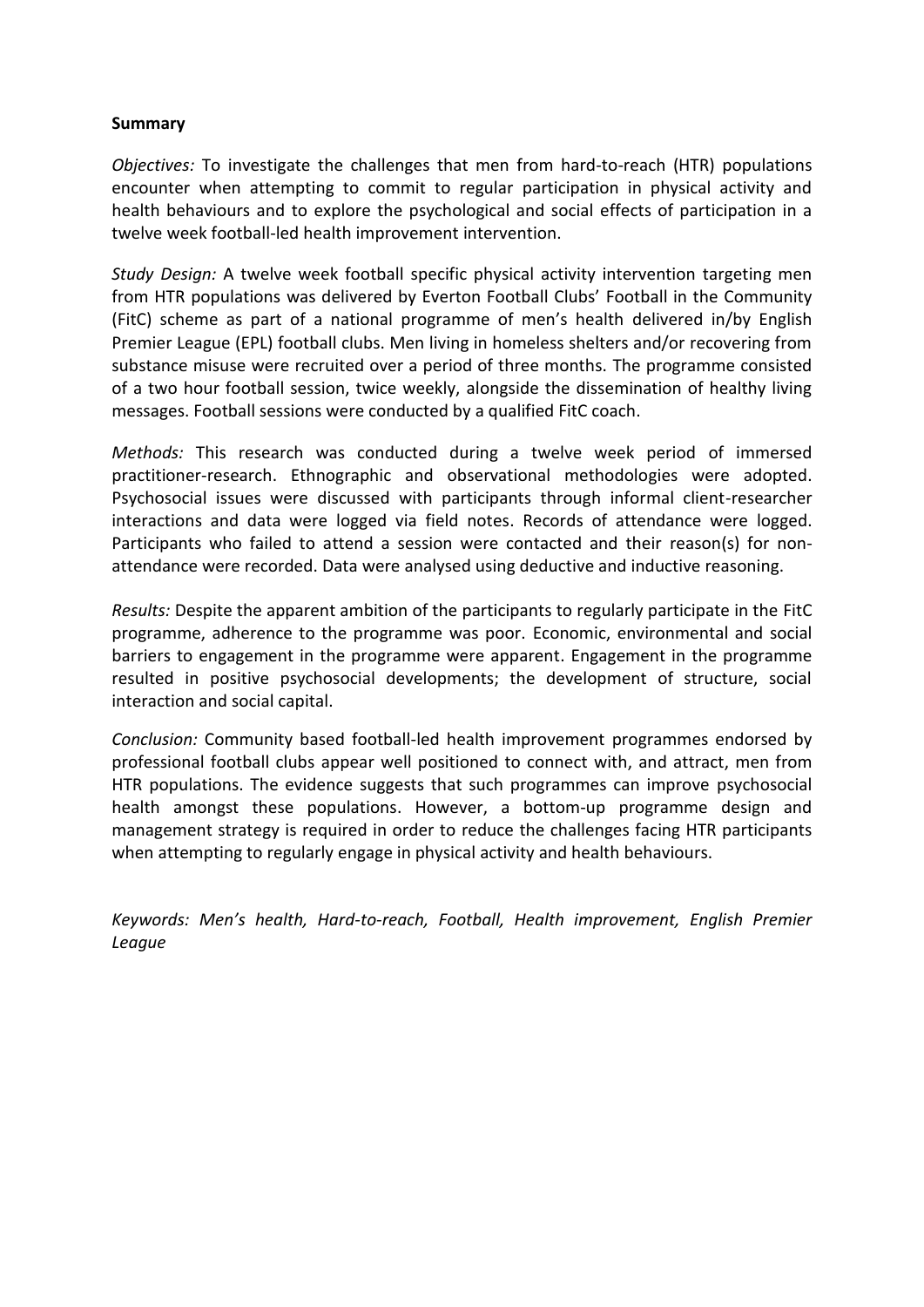#### **Introduction**

Our paper presents the impact of a gender specific health improvement programme for hard-to-reach (HTR) males (including men experiencing homelessness and/or men recovering from substance misuse) delivered by an English Premier League Football Club. By definition, HTR populations are described as 'those people who are difficult to access and/or engage with due to specific factors such as accommodation, age, ethnicity, gender, income, language, location and religion'.<sup>1,2</sup> Although the term 'HTR' has been the subject of much debate,<sup>3</sup> it is often used within the health sector when referring to individuals who find it difficult to engage in physical activity (PA) and/or positive health behaviours, or who do not access the allied health services that are available to them.<sup>4,5</sup>

Men from HTR populations frequently report poor health statistics<sup>6</sup> and have therefore been highlighted as a particular area of concern for men's health practitioners and professionals.<sup>7</sup> It has been argued that participation in regular PA and engagement with health services can significantly improve the overall health and wellbeing of HTR populations.<sup>8,9</sup> However, people from HTR groups often experience difficulty engaging in PA for a sustained period of time and are reluctant to engage with traditional health services.<sup>10,11,12</sup> At present, there remains a lack of contextual evidence which provides insight into the difficulties experienced by men from HTR groups when attempting to engage in PA and health behaviours. <sup>13</sup> In order to extend our understanding of *why* men from HTR groups experience difficulty engaging in physical activity and health behaviours, it is critical to understand the contextual barriers and challenges that such populations encounter. 14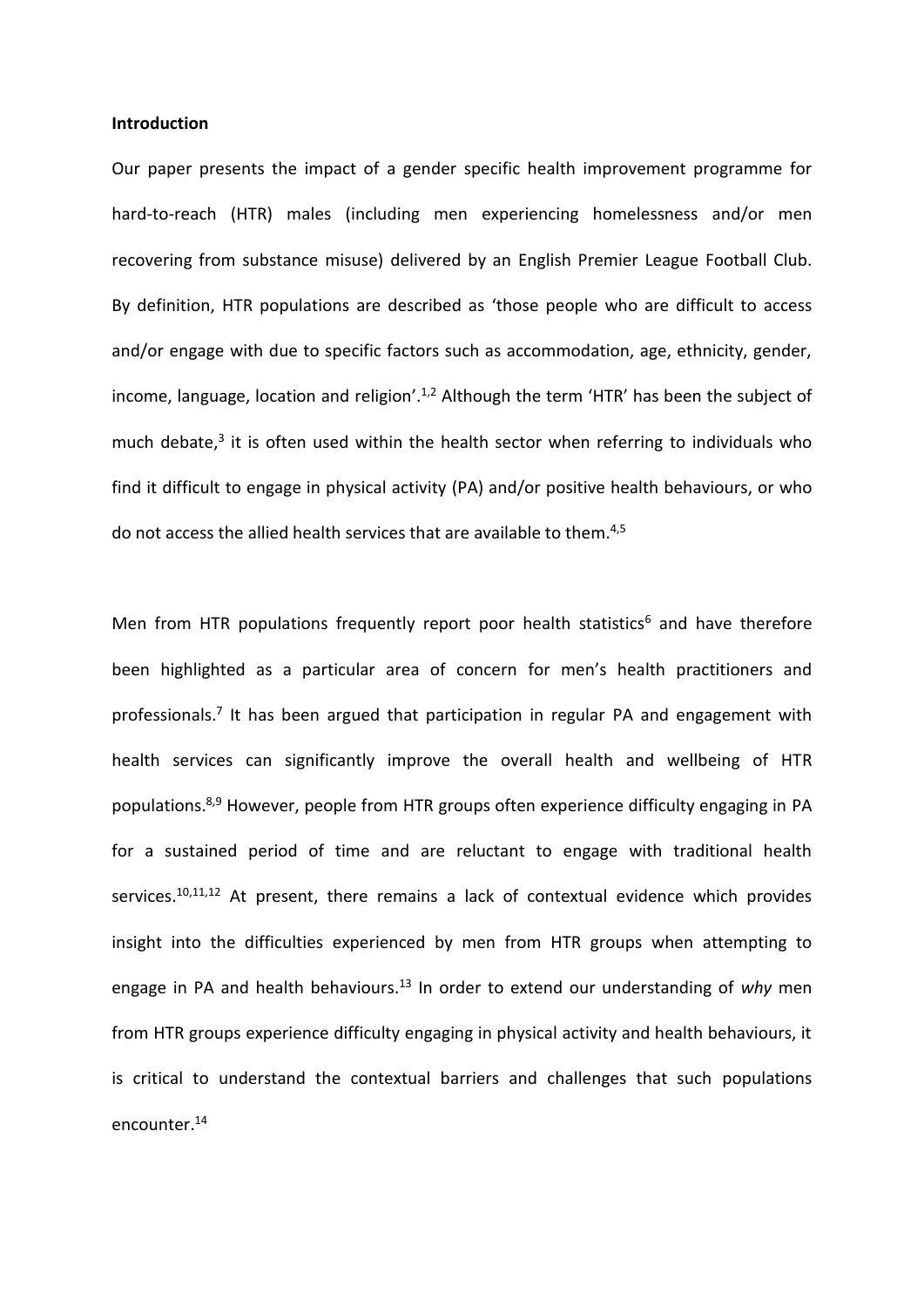For many years, health promotion efforts (targeting a range of health behaviours) tended to focus primarily on individual lifestyle and behaviour change. Specifically, the accepted approach was to place the onus on the individual to take responsibility for managing or improving their own health.<sup>15</sup> According to Ball<sup>16</sup> however, this approach was problematic as "*individuals do not live in a vacuum, rather efforts to modify behaviour are constrained (or facilitated) by a range of social, economic and environmental forces*." There is now a wealth of evidence to support the notion that physical health, mental health and social wellbeing are deeply influenced by the social, economic and environmental context of peoples' lives.17,18,19,20,21

Collins and Kay's<sup>22</sup> review of the literature on sport and social exclusion amongst HTR groups uncovered social, economic and contextual constraints *(lack of structure, income, skills, social capital and a sense of powerlessness)* as the major barriers to engagement. These barriers resonate with the World Health Organization's Social Determinants of Health.<sup>23</sup> Although social, economic and environmental influences have been identified and recognised as barriers amongst HTR groups, there remains a lack of evidence which gives voice to HTR populations and/or offers an opportunity for them to express their needs and challenges when engaging in sport, exercise, PA and health behaviours. 24

Sport England<sup>25</sup> argued that it is important to identify what specific health, wellbeing and social benefits HTR populations can accumulate from regular engagement in PA and positive health behaviours and similarly aligned programmes. Recently, Sherry and Strybosch<sup>26</sup> published findings from their longitudinal survey of Australia's Community Street Soccer Programme (CSSP) for HTR populations. The CSSP programme engaged HTR males (n=165)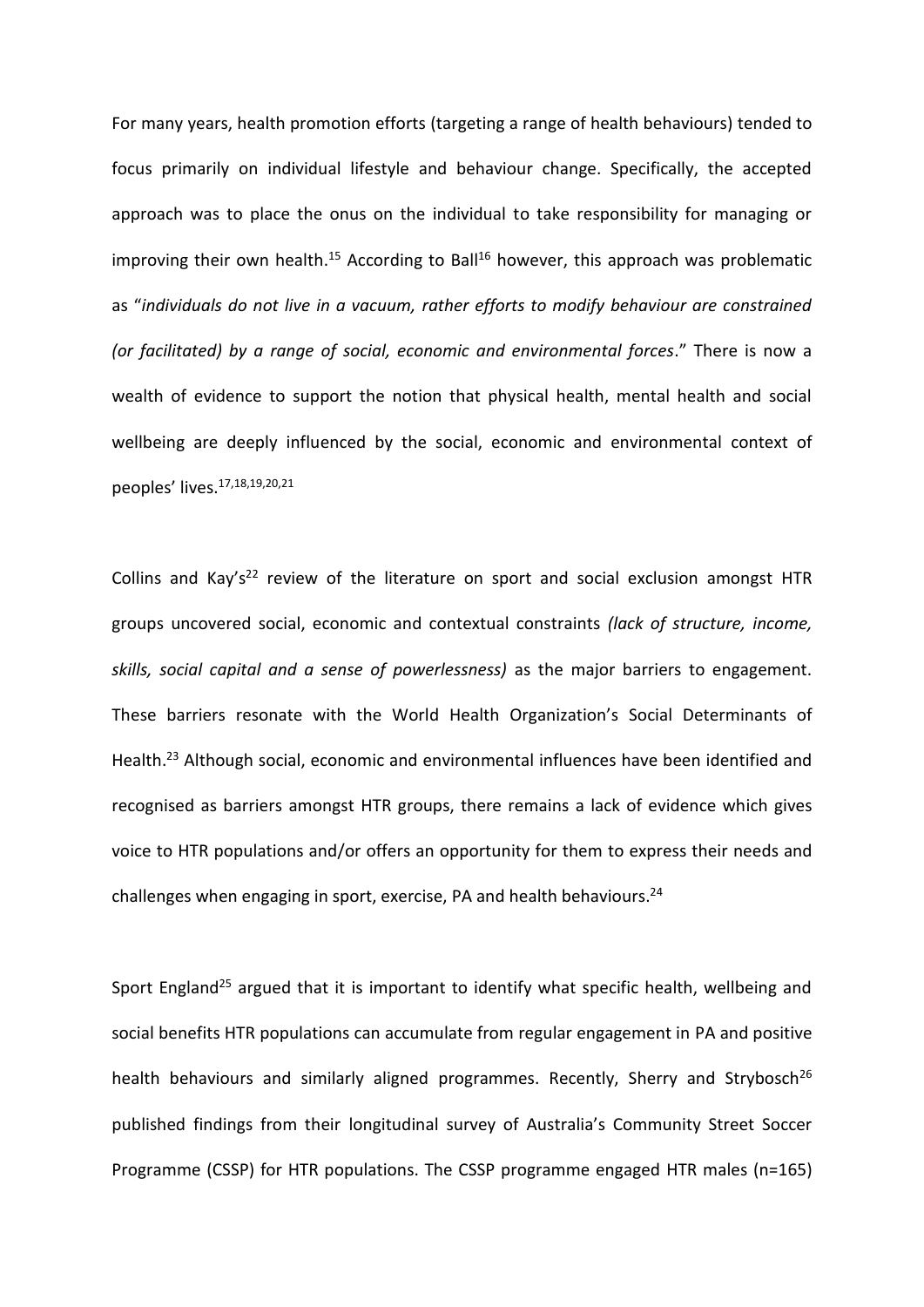in weekly soccer (football) specific training sessions and aimed to promote independence, self-reliance and build social capital. The majority of the participants in this study derived from low socio-economic situations, had past or current experiences of homelessness, and associated social disadvantages including drug and alcohol dependency and long term unemployment. Participants of the scheme were interviewed to investigate the intrinsic benefits and the social outcomes of participation in the programme. The study found that engagement in the programme improved health, developed social capital, built self-esteem, created structure and routine, and created a positive self-identity. However, this study acknowledged that the HTR participants had a range of complex issues which they brought with them and thus, hindered retention and successful implementation of the programme.

The findings of these studies are useful for building an understanding of the barriers to, and impact of, engagement in a football specific programme for HTR male populations. However as Frisby<sup>27</sup> suggested, we need to *dig deeper* in order to develop rich contextual evidence which examines what lies behind health-related behaviours amongst HTR populations, and more specifically, about the long term effectiveness (or not) of health promotion interventions with these populations.

As highlighted in previous research, an emerging area of men's health in the UK is the provision of health and wellbeing programmes and activities delivered in, and by, sporting organisations.<sup>28,29,30,31,32,33,34,35</sup> The Royal Society of Public Health<sup>36</sup> have endorsed the importance of the setting approach for health improvement and White and colleagues<sup>'37</sup> review of men's health in the European member states suggested sport and leisure contexts as channels for connecting men with health promotion activities. Due to the popularity of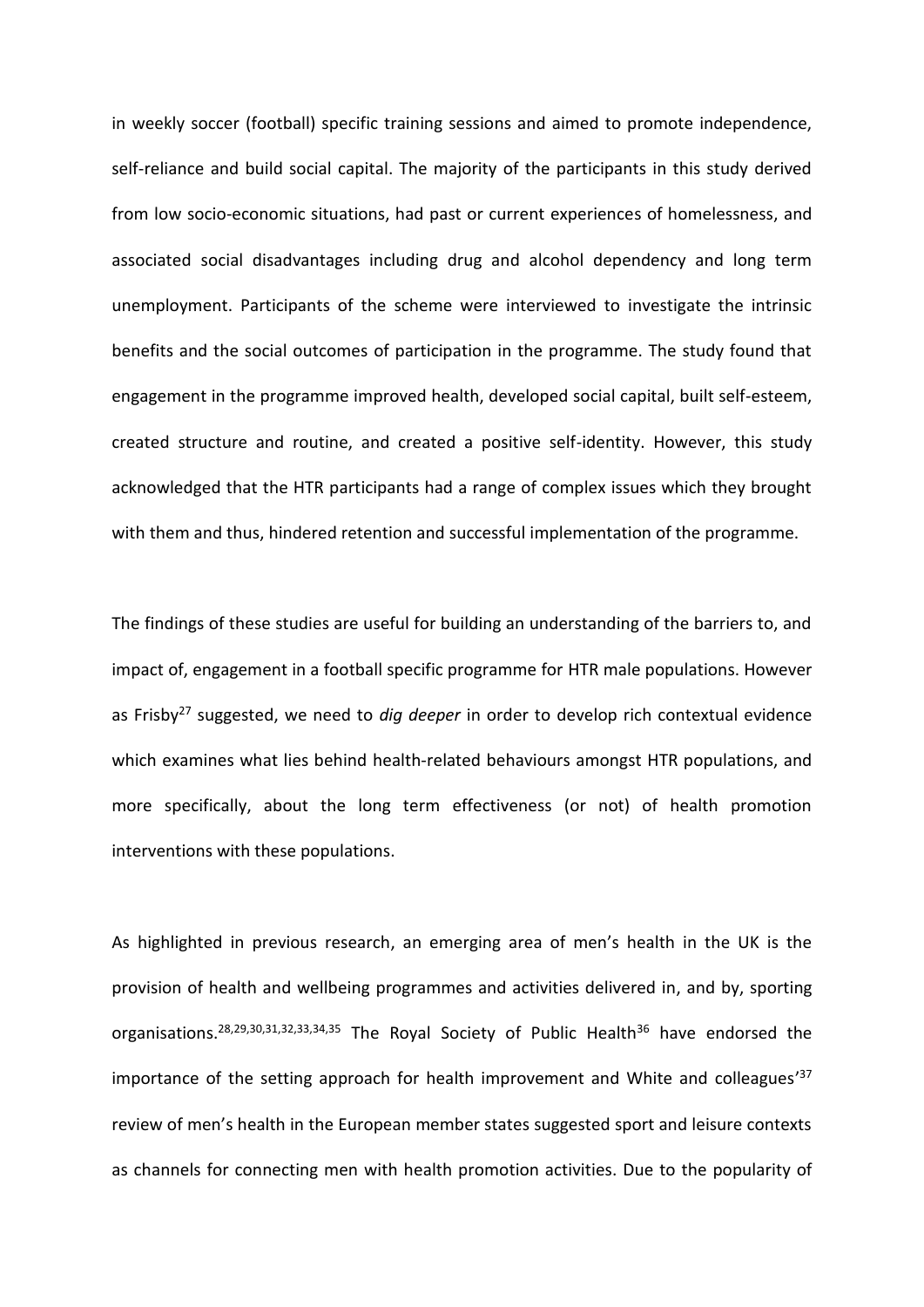the English Premier League (EPL), Football in the Community programmes have been championed as a vehicle to reach and connect with HTR populations.<sup>38,39</sup> Such programmes provide a platform for gathering contextual data which aims to offer a real-life appreciation of HTR men's barriers to engagement in regular and sustained physical activity and health behaviours. However, less is known about the impact of programmes engaging HTR men in football settings. Specifically research is needed on the (I) factors that facilitate engagement and the (II) psychosocial effects of participation.

The aim of this research is to examine the distinct challenges that men from HTR populations encounter when attempting to commit to regular participation in a national men's health programme (named Premier League Health) and explore the psychological and social effects of participation in the twelve week physical activity and health intervention using qualitative methodologies (i.e., those that allow for the voices, experiences and insights of HTR populations to be heard).

Through these aims, this study endeavours to provide men's health practitioners with knowledge and guidance for tailoring their approach to physical activity and health behaviour programmes with HTR populations in order to achieve the following; reduce the alleged challenges to engagement, ensure more sustained participation, maximise health and wellbeing benefits and subsequently ensure successful implementation and maintenance of men's health programmes.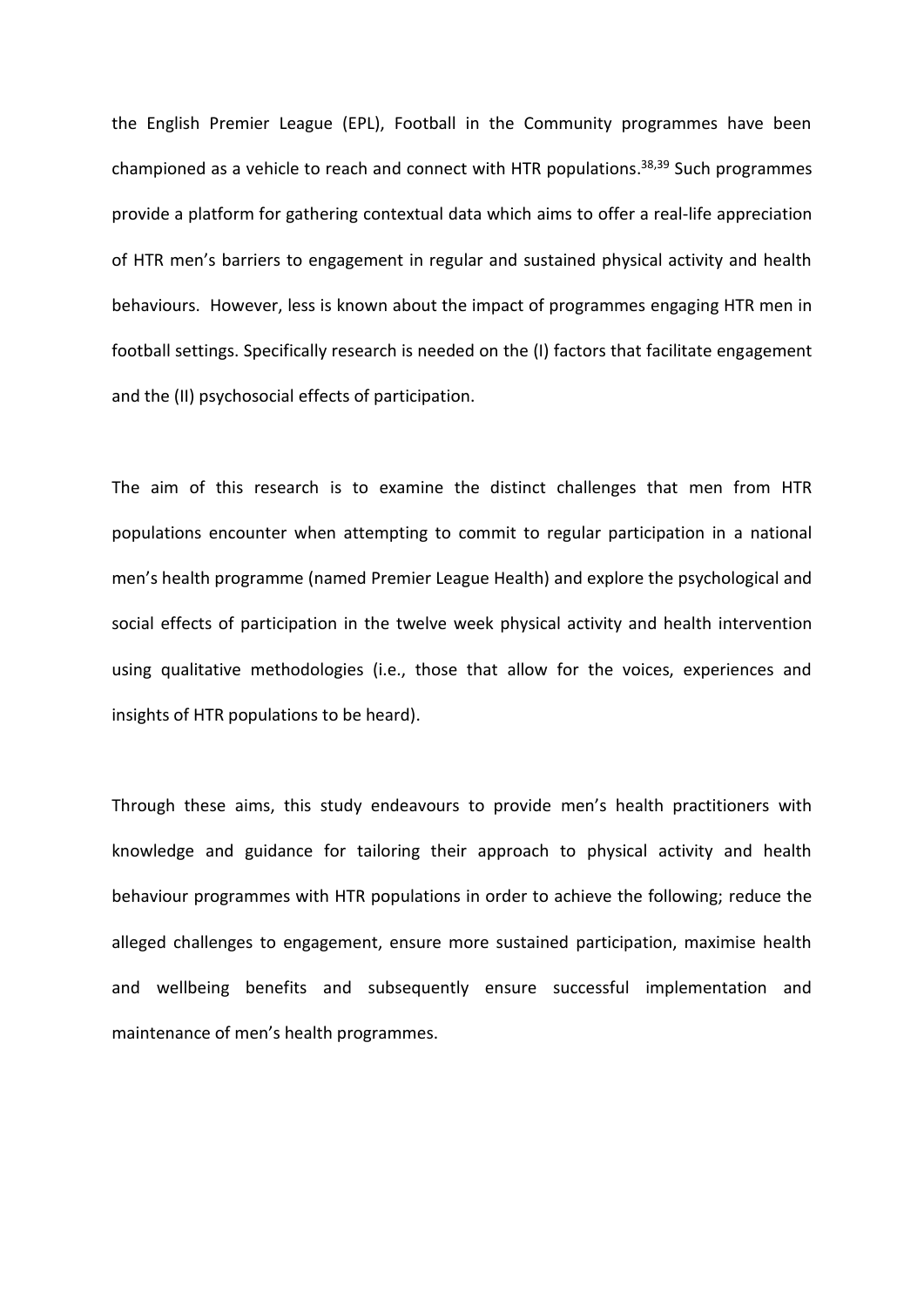### **Methodology**

#### *Intervention context*

The Premier League Health (PLH) programme was a £1.63 million three year programme of men's health promotion funded by the UK Football Pools and delivered through sixteen English Premier League football clubs' community schemes between 2009 and 2012. The intervention and research described in this paper formed part of Everton in the Community's (the community arm of Everton Football Club) PLH programme. The aim of Everton in the Community's PLH programme was to use the powerful brand of Everton Football Club as a vehicle to motivate and inspire HTR males in Liverpool (United Kingdom), to make positive, healthy lifestyle choices. The programme was housed within the grounds of Everton Football Club and operated from both the football stadium and sporting venues within the local community.

After obtaining ethical approval, HTR populations were recruited for participation in a twelve week football-specific physical activity intervention. Initially, two HTR populations were identified which are under-represented in research investigating men's health improvement delivered in football settings; (I) men experiencing homelessness and (II) men recovering from drug addiction (it was acknowledged that these populations may not be mutually exclusive categories and that some participants may fall into both groups.). Two services hosting these particular HTR populations were then contacted. These services included a men's homeless shelter and a drug addiction service within the City of Liverpool, North West England, who were working in partnership with Everton in the Community's (EitC) PLH programme. Participants were recruited over a period of three months using a variety of mechanisms including face-to-face engagement, phone calls, referrals from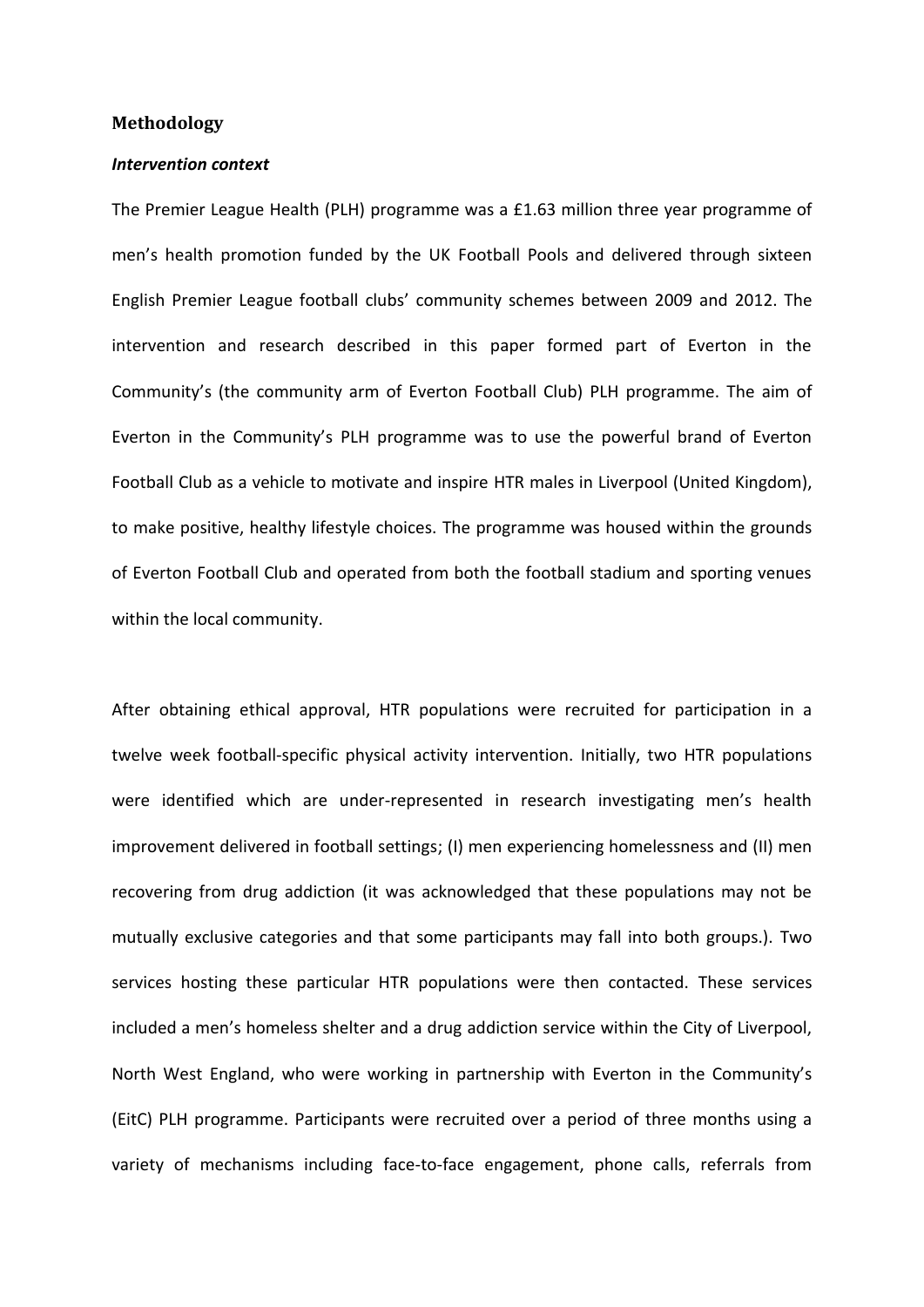service staff and word of mouth. The intervention was directed at men aged 18-35 years, although adult men beyond 35 years were also eligible to enrol. Enrolment on the programme was voluntary and participants were free to withdraw at any point.

Following the recruitment drive, 34 men (aged 18-45 years) who were from populations defined as HTR, enrolled on the football-specific physical activity intervention. The majority of the participants were smokers, were living in homeless shelters and/or had a history of drug-use (i.e., all participants described themselves as 'recovering' and had not taken drugs for at least six months) and did not regularly participate in any form of structured physical exercise.

The football-specific physical activity intervention consisted of a two hour football session, twice weekly, alongside the dissemination of healthy living messages. Football sessions were delivered in a local community football facility and were conducted by a qualified FitC coach. Typically, each session involved a short informal talk from a health service provider (e.g., smoking cessation, sexual health, cancer awareness) followed by a standardised warmup, fitness activities, skills practice and concluded with a small-sided game.

Although this paper is concerned with engagement and impact of this twelve week intervention, it is important to note that an exit route was provided to all participants. Following completion of the twelve week intervention, participants were provided with the opportunity to enrol in the on-going weekly activities of the broader PLH programme and engage in a range of weekly physical activity sessions; football, circuit training and boxing (developed in conjunction with the project participants). These activities took place at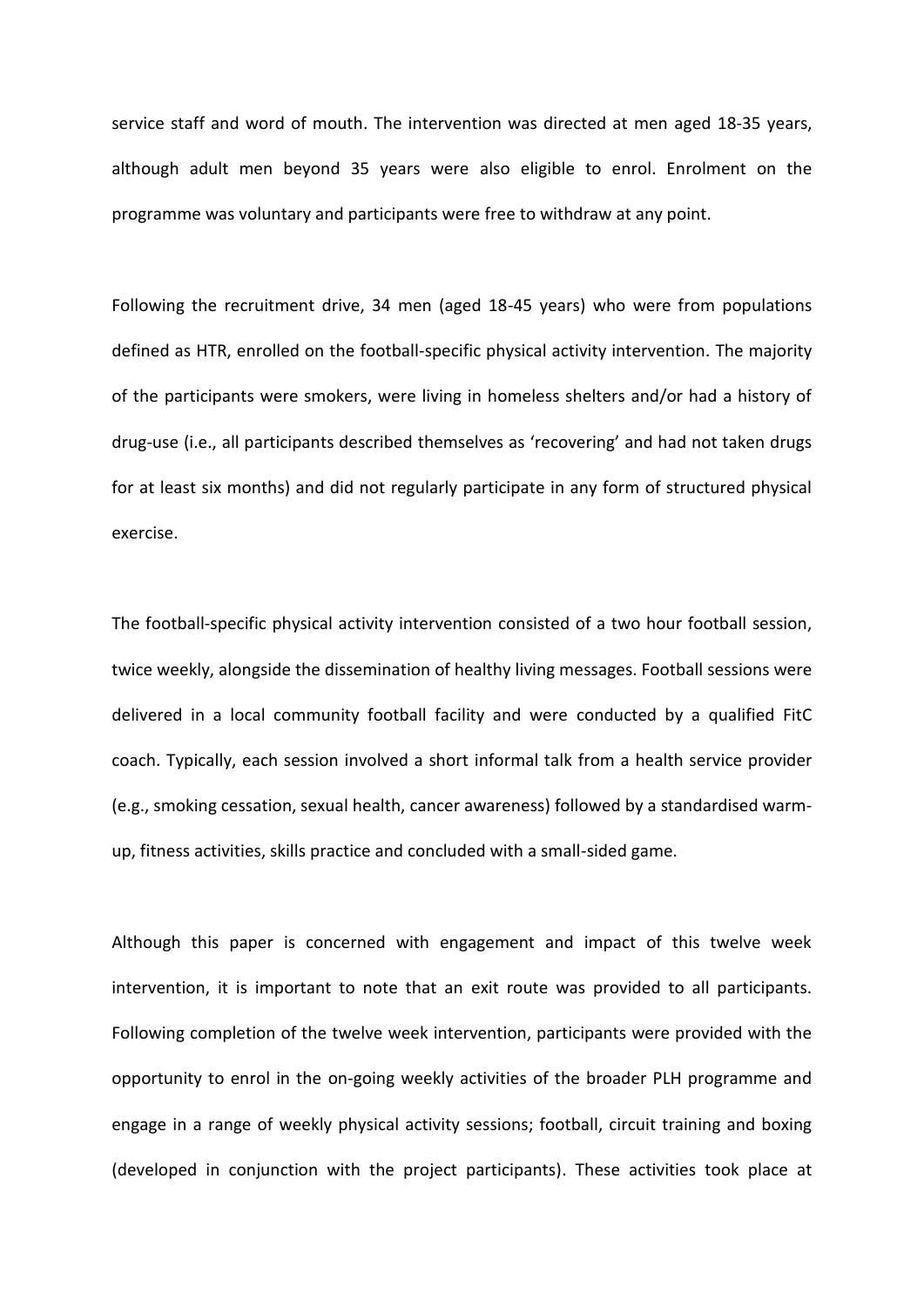Everton Football Club and the surrounding area, three times a week, fifty weeks of the year, between 18:00-20:00hrs.

# *Methodological context*

Frisby<sup>40</sup> suggested that qualitative methodologies that allow for voices, experiences and insights to be heard, offer a greater understanding of HTR populations. In order to meet the aims of the research, the researcher adopted a practitioner-cum-researcher role throughout the study.<sup>41,42,43</sup> This approach has its origins in Public Health research,<sup>44</sup> but to the best of our knowledge, has not been utilised in men's health improvement programmes delivered in football-led settings. In executing this approach, the researcher adopted the principles of ethnography and observational research<sup>45</sup> in order to gain a deeper understanding of the day-to-day realities and challenges of the participants. Tierney<sup>46</sup> suggested that qualitative researchers broaden the narrative strategies used in research and open up a space in social science texts for a more protean and engaged portrayal of the lives we observe and live. The ethnographic process is summarised by Tedlock $47$ :

*"...by entering into close and relatively prolonged interaction with people... in their everyday lives, ethnographers can better understand the beliefs, motivations and behaviours of their subjects than they can by using any other approach..."*

Moreover, such approaches have fidelity with the formulation practice-based evidence (PBE) in Public Health. Ammerman and colleagues<sup>48</sup> have argued:

"*The most threatening Public Health challenges today are chronic and complex and require joint effort from academic researchers in partnership with clinical and public health practitioners to identify and implement sustainable solutions that work in the real world. Practice-based research offers researchers and practitioners an underutilized way forward, an opportunity to work together to design and test feasible, evidence-based programmes."*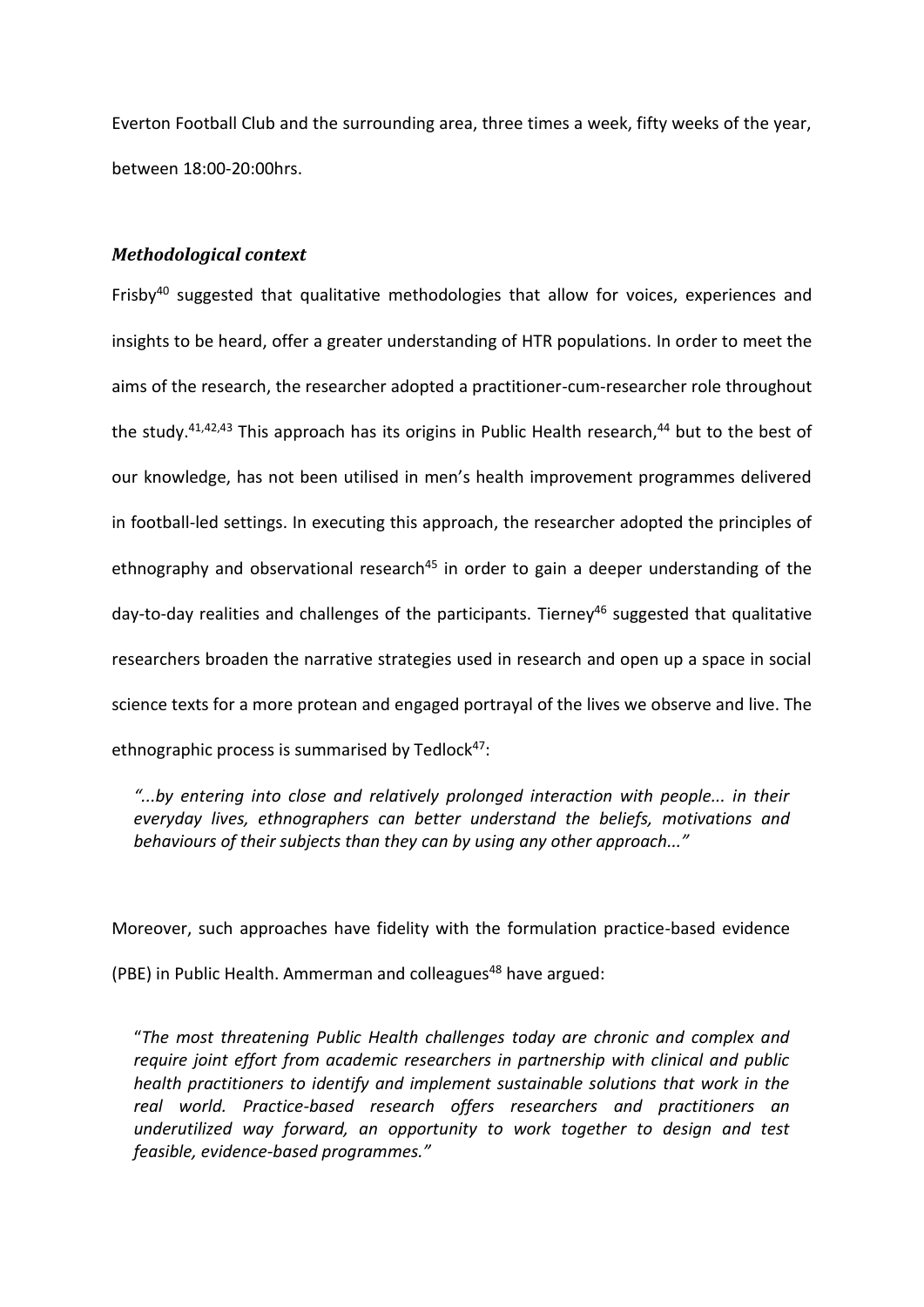With the goal of meeting the research aims, the researcher was immersed in the planning and delivery of the programme from the outset and subsequently engaged in a four week period of regular casual conversation and active participation with programme participants in order to develop relationships, trust and rapport. Throughout the following eight weeks, psychosocial issues were discussed with all programme participants through informal clientresearcher interactions.

Through the adoption of ethnographic methods, a period of down-time was established within the physical activity programme (generally down-time occurred immediately prior to activity commencing and between activities). This time period became particularly useful for building practitioner-participant relationships and consequently for identifying a number of challenges experienced by the participants. Data were collated through logged researcher observations and field notes.<sup>49</sup> Records of attendance were also logged and participants who failed to attend a session were contacted via telephone. Participants' reason(s) for nonattendance were recorded. Text messages sent by the participants to the researcher in relation to the intervention were also logged. Such an approach encouraged a more meaningful contextual understanding of the participants' real life experiences and barriers to engagement in a bespoke men's health programme.<sup>50,51</sup>

## *Data Analysis and Representation*

Following the intervention, the researcher engaged in a period of close reading in order to become immersed in the qualitative data.<sup>52</sup> Initial ideas and thoughts were recorded. Following this, qualitative data (including all field notes and informal dialogue and/or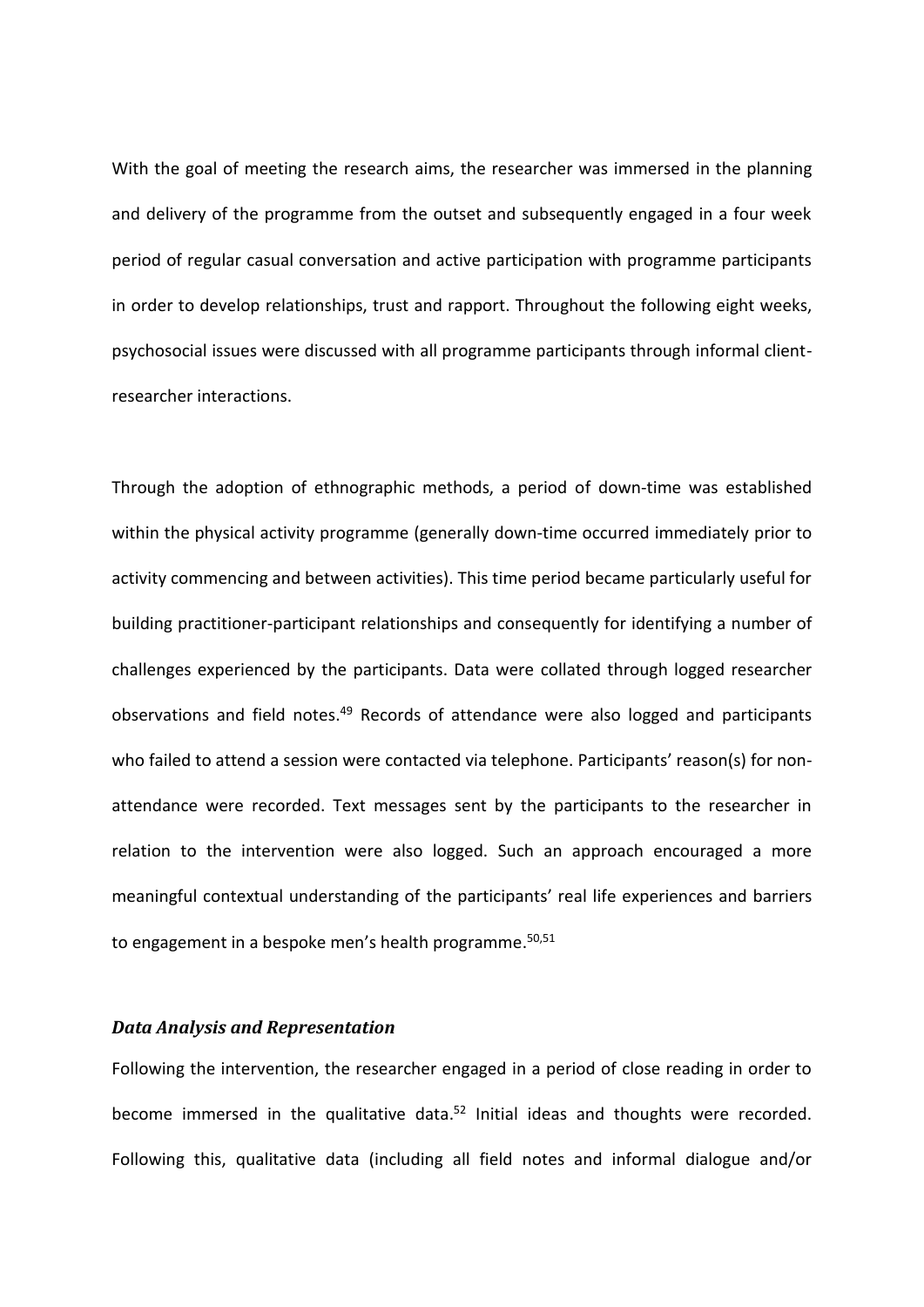interaction with participants) were analysed through deductive and inductive reasoning in order to extrapolate a meaningful understanding of the participants' behaviours and voices. <sup>53</sup> Deductive analysis followed by inductive analysis ensured that relevant theoretical and contextual themes and categories emerged from the data. There is a wealth of evidence to support the notion that health is deeply influenced by social, economic and environmental influences and barriers.<sup>54,55,56,57,58</sup> Furthermore, evidence highlighting the psychosocial impact of engagement in football specific PA interventions for HTR populations has been highlighted.<sup>59,60,61,62,63</sup> The findings of previous research, therefore, provided a basis for the theoretical and contextual themes used for analysis in this study.

The analysis of qualitative data is inevitability influenced by the theoretical framework, epistemological commitments, personal characteristics and preconceptions of the researcher.<sup>64</sup> Practitioner-research, therefore, requires careful planning in order to minimise the risk to participants and to navigate issues of consent, confidentiality, misinterpretation and misrepresentation of data. These issues were addressed in accordance with ethical guidelines<sup>65</sup> at each stage of this research by the authors. The merits of member checking are subject to debate in the literature. Consulting participants offers a further means of validating the findings (i.e., to verify that the interpretations and findings drawn are correctly represented<sup>66</sup>). However, Silverman<sup>67</sup> asserts that participant validation is not always desirable. Although it could be considered a potential limitation of the study, member checking was not conducted within this research as the research team felt the process would upset the practitioner-researcher balance that the first author was attempting to establish and maintain. Instead, data and themes were presented by the researcher to a senior colleague by means of co-operative triangulation.<sup>68</sup> The colleague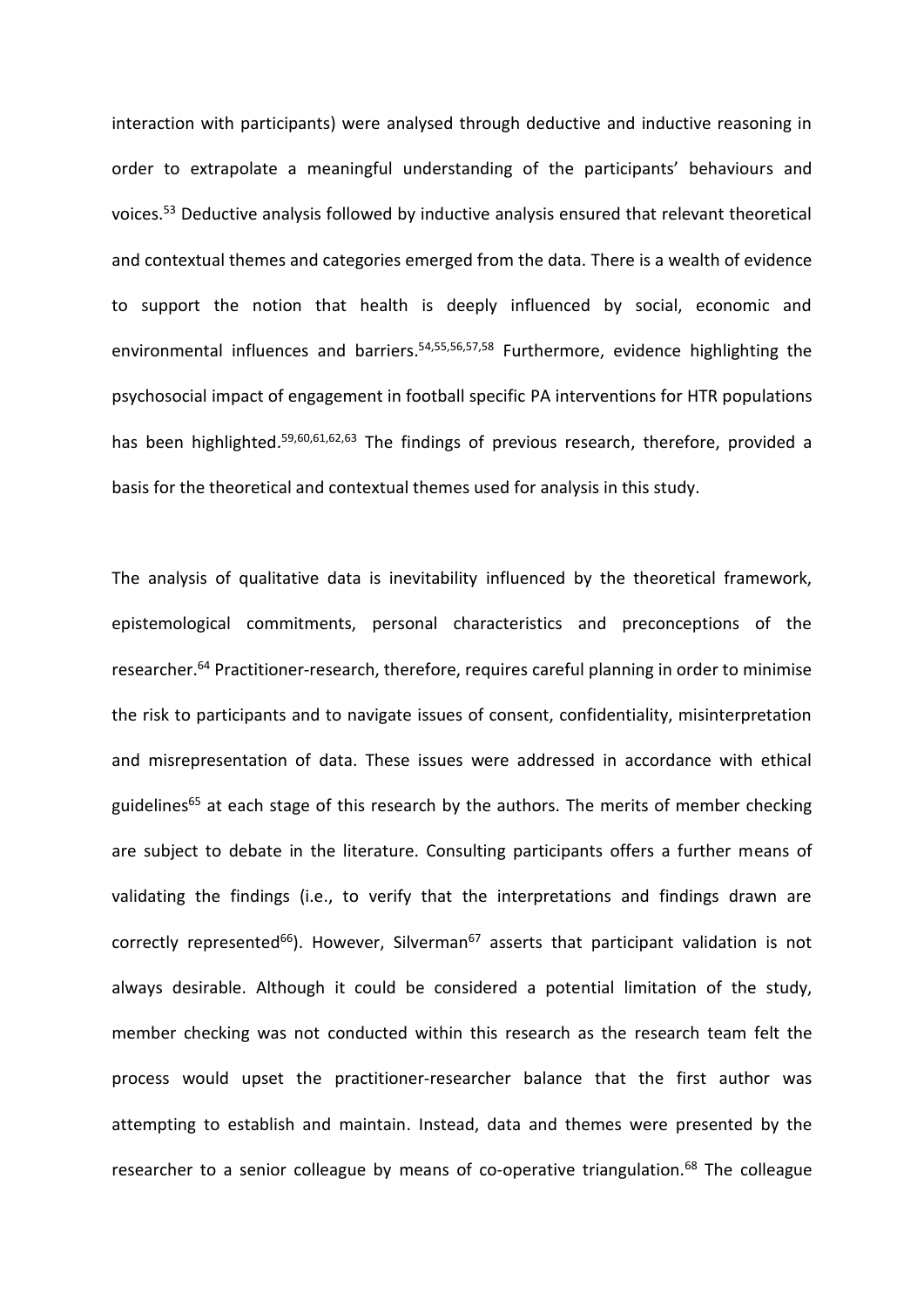critically questioned the analysis and cross-examined the data and themes. This process allowed for alternative interpretations of the data to be offered. The researcher and colleague discussed the data and emergent themes until an acceptable consensus had been reached.

Data are represented through a series of themed verbatim extracts that capture the voice and experiences of the participants. The colloquial voice of the participants are represented in this study through a series of direct quotations and evidenced as *italics* within the text. Pseudonyms are used for all participants.

## **Results**

The results of this study are separated in this section into two distinct categories centered on the aims of this study;

1) Challenges to engagement in the twelve week Premier League Health intervention 2) Psychosocial impact of engagement in the twelve week Premier League Health intervention

#### **Challenges to engagement in the twelve week Premier League Health intervention**

Engaging HTR men with unhealthy lifestyles in health improvement programmes is an important Public Health priority.<sup>69</sup> However, despite the apparent ambition of the participants to regularly participate in the football-led health improvement programme, regular adherence was poor. In total, 34 participants signed up to the programme, however, 11 dropped out during the course of the study. The average percentage of attendance of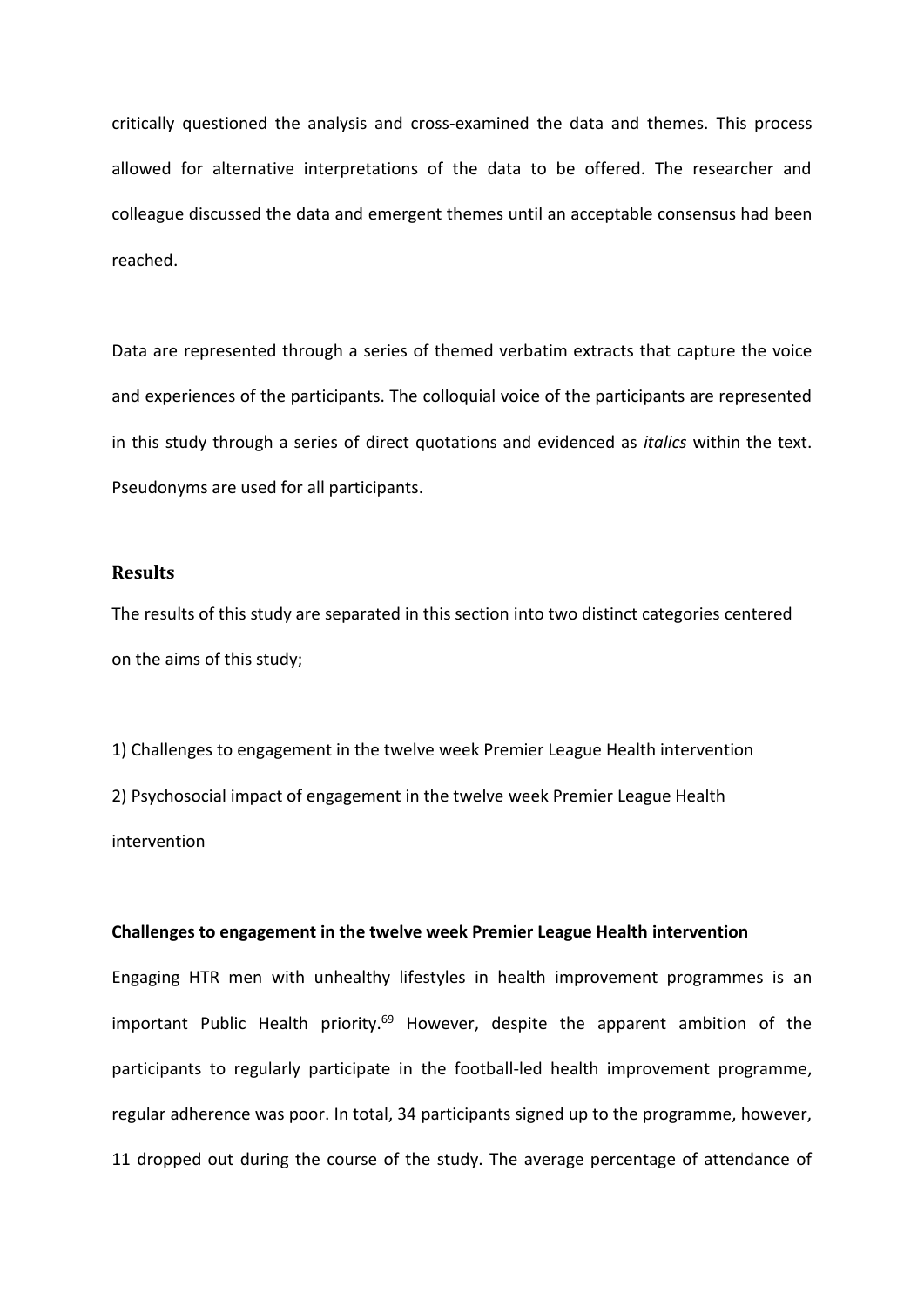remaining participants to training sessions throughout the programme was  $58\pm7\%$ . The majority of the programme participants reported that regular engagement and adherence to the programme posed a real challenge for them. Three dominant themes emerged which captured the context of this irregular and/or non-attendance namely; economic, environmental and social challenges and these are further developed in the following sections.

**Economic Challenges**: Budgetary restraints are a significant barrier for participating in sports activities for people of low income.<sup>70</sup> Similarly, it became increasingly evident that financial constraints were a significant challenge for the participants (who were generally not in employment) when attempting to engage in the PLH programme. Although there was no direct cost for participation in the PLH programme, the indirect cost of transport to and from the sporting venue posed a significant challenge for the majority of participants throughout the programme. This finding was epitomised by Gary, 31, a recovering drug user, when he exclaimed:

*"I can't afford the bus fare. I want to come like, but just can't always get up there." (Gary)*

Similarly, Ben, 24, an enthusiastic participant who was living in a homeless shelter, stated:

*"Sorry that I didn't turn up Kath [practitioner]. I've got no money to get there. Sorry." (Ben)*

This financial challenge was also evidenced and illustrated by Dave, 31 who said:

*"I'm not going to be able to make it today Kath, sorry. I'm still waiting for some money [job seekers allowance]."(Dave)*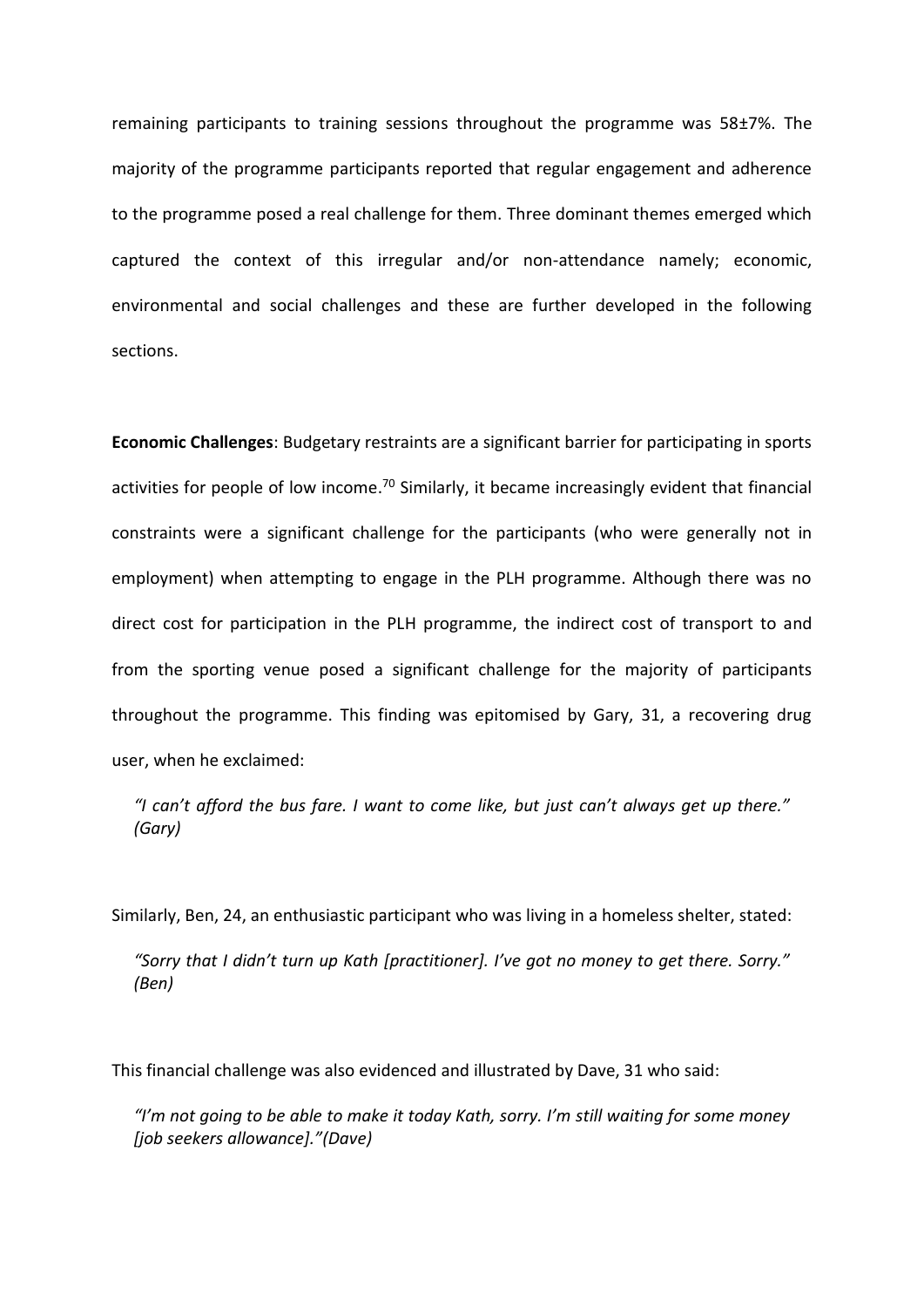**Environmental Challenges:** The influence of the environment on sports participation has been described as "*any aspect of the physical (natural) environment or the urban or constructed (built) environment that subconsciously or consciously relates to an individual*  and their sport and physical activity behaviour".<sup>71</sup> The location of the recreational facilities (built environment) which were used for the intervention emerged as a dominant theme preventing the HTR participants from sustained participation in the programme**.** This finding is illustrated by James, a 26 year old participant who was living in a homeless shelter who exclaimed:

*"It's [the venue] just too far away from where I live. It takes me ages to get up there." (James)*

Another participant, Andrew, 25, also stated:

*"I will struggle to make it every week Kath coz it [the venue] isn't on a bus route from me house." (Andrew)*

Similarly, during an informal telephone conversation between the researcher and a participant Ben, 24, explained that:

"*It's too far to walk there [venue] from the shelter and I can't afford the bus fare at the moment."(Ben)*

**Social Challenges:** The influence of social factors as a determinant of PA engagement is widely recognised.<sup>72</sup> Social challenges to participation which emerged from the data in this study were largely related to the participants' primary priorities (i.e., for survival in their day-to-day lives). For example, the HTR participants in this study were living in homeless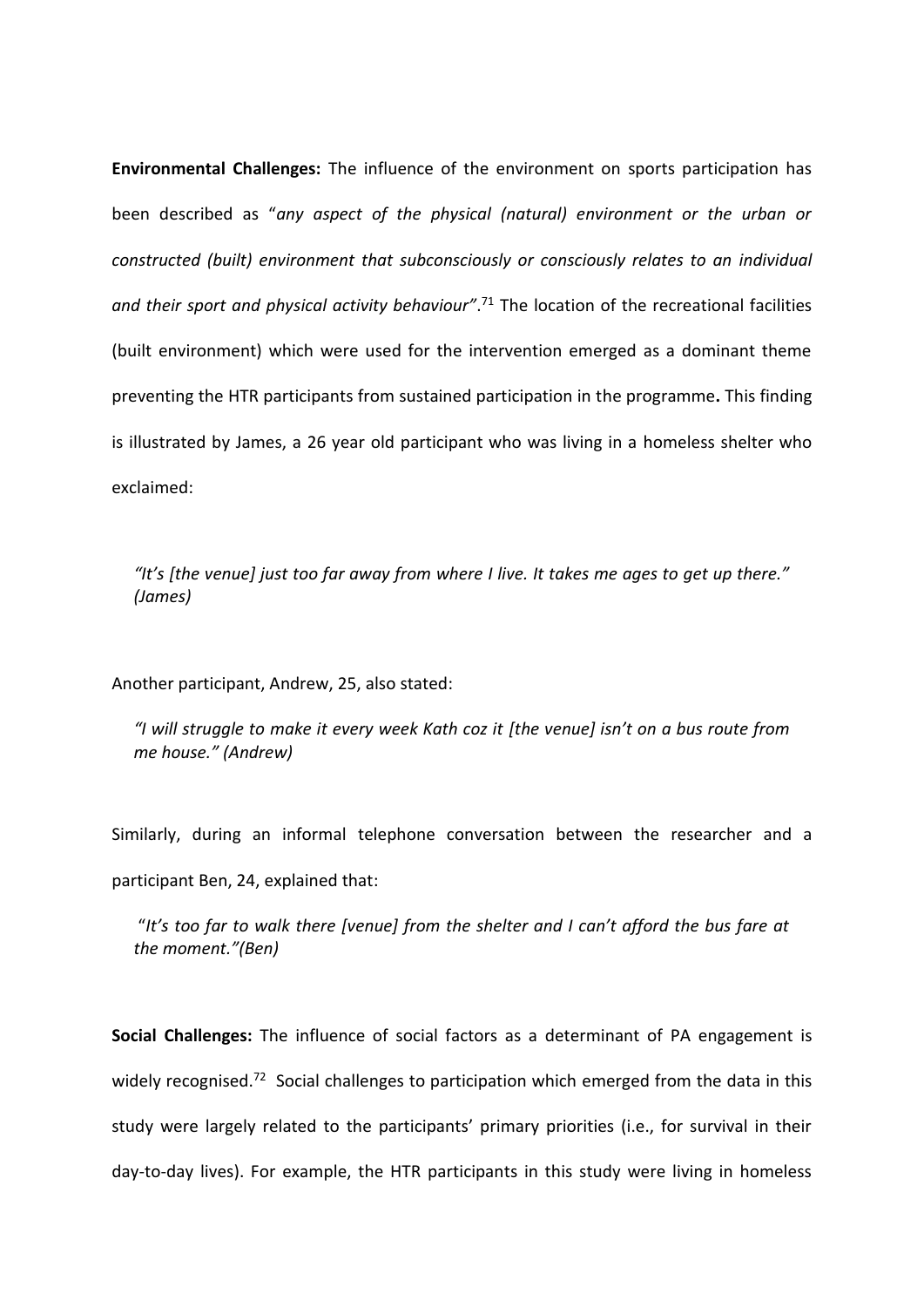shelters and/or recovering from drug misuse and were commonly assigned to community support workers who were helping them to rebuild their lives. As a result of this however, attendance was often prohibited due to participants having obligatory meetings with their community support workers. Rob, 23, stated:

*"I've messed up again. Now I have to see my officer [support worker] every Tuesday." (Rob)*

Similarly, Andrew, 25, exclaimed:

*"I've gotta meet me support worker today so can't make it." (Andrew)*

Participants commonly stated that they had other situational obligations to attend to during the time that they hoped to attend the PLH programme. For example, Dan, a 34 year old unemployed, homeless participant explained:

*"I've got to sign-on [job seekers allowance] on Tuesday afternoons Kath so I won't be able to make it here half the time." (Dan)*

Similarly, Tom, 27, an unemployed participant said:

*"I will struggle to make it [to the session] as I need to be at the dole office [to claim benefit money] at 2pm and it will be too much messing around." (Tom)*

A range of social issues are more prevalent among homeless populations than in the general population causing what has been described as 'chaos' within the lives of people experiencing homelessness. The participants' apparent chaotic lifestyle also influenced engagement in this<sup>73</sup> intervention, with a range of apologies being reported on a regular basis which recounted issues of lateness, organisational chaos, legal issues, and unlawful behaviours (i.e., those that found them or vice versa), for example Adam, 38, stated: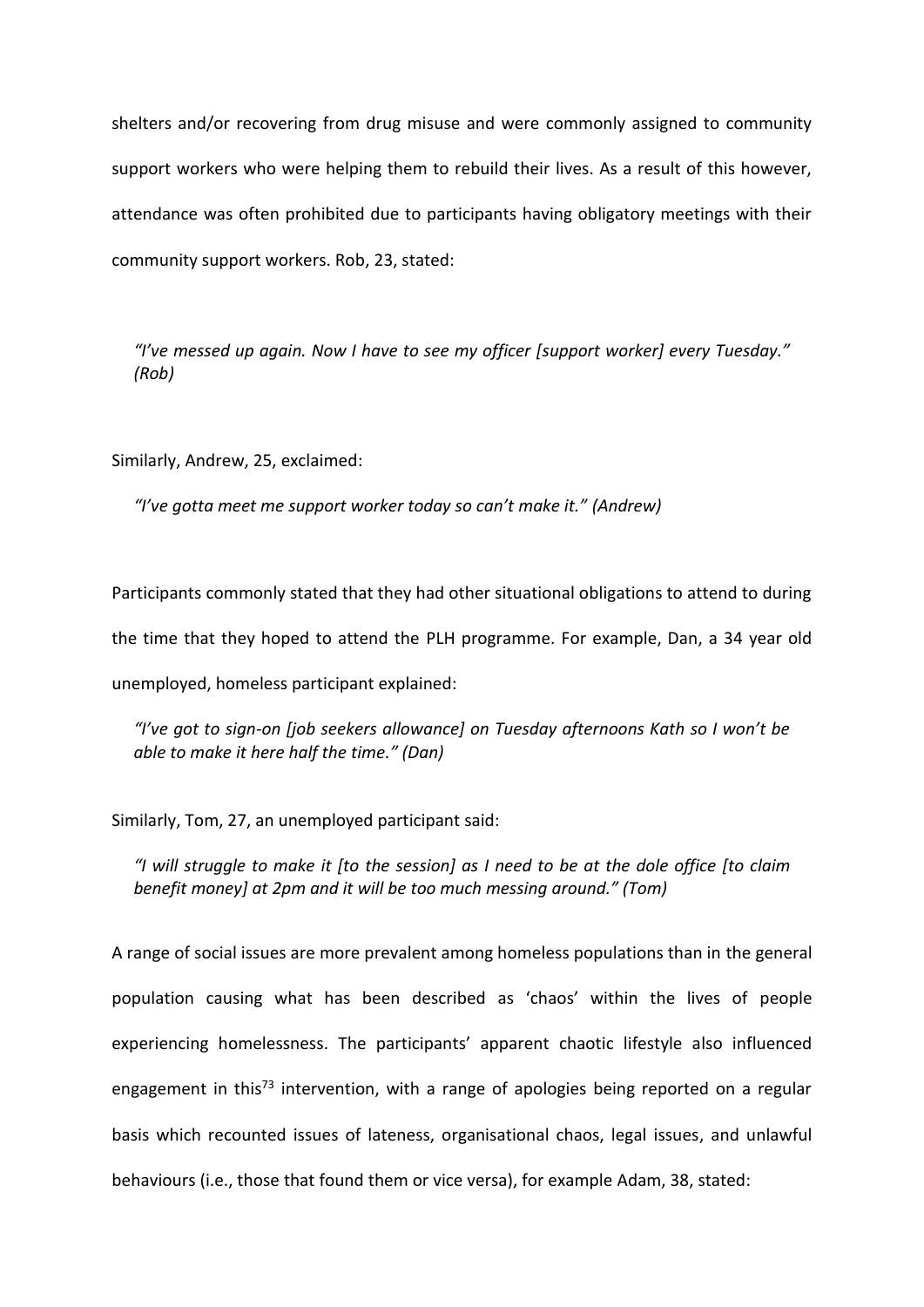*"Sorry I've not been there [at sessions] lately. I have been up the wall" (Adam)*

Similarly, Andrew 25, unemployed explained:

*"Kath I'm dead [really] sorry I didn't come, I've been in court all day." (Andrew)*

Another participant Ben, 24, also stated:

*"Kath I'm sorry I've not been coming, I got jumped [attacked] and I can't' see coz my face is a fuckin' mess." (Ben)*

# **(II) Psychosocial impact of engagement in the twelve week Premier League Health intervention**

Despite the economic, environmental and social barriers to engagement in the intervention, when participants did engage in the programme, it appeared to result in positive psychosocial developments. Three dominant themes emerged from the data which highlighted the psychosocial impact of engagement in the intervention. These three themes were as follows; structure, social interaction and social capital.

**Structure:** The term 'structure' refers to regular patterns of lifestyle activity that help us to get things done. Men living in homeless shelters and/or men who have recently been involved in drug misuse often lack structure in their day-to-day lives and frequently experience somewhat chaotic unstructured lifestyles.<sup>74,75</sup> During the twelve week intervention, many of the participants expressed that engagement provided some structure to their lifestyle. For example, Harry, a 30 year old participant explained:

*"It [the PLH programme] gets me out of bed this! I know it's 1 o'clock like but I don't go to bed until like 4 or 5 [am] most days. Dunno why." (Harry)*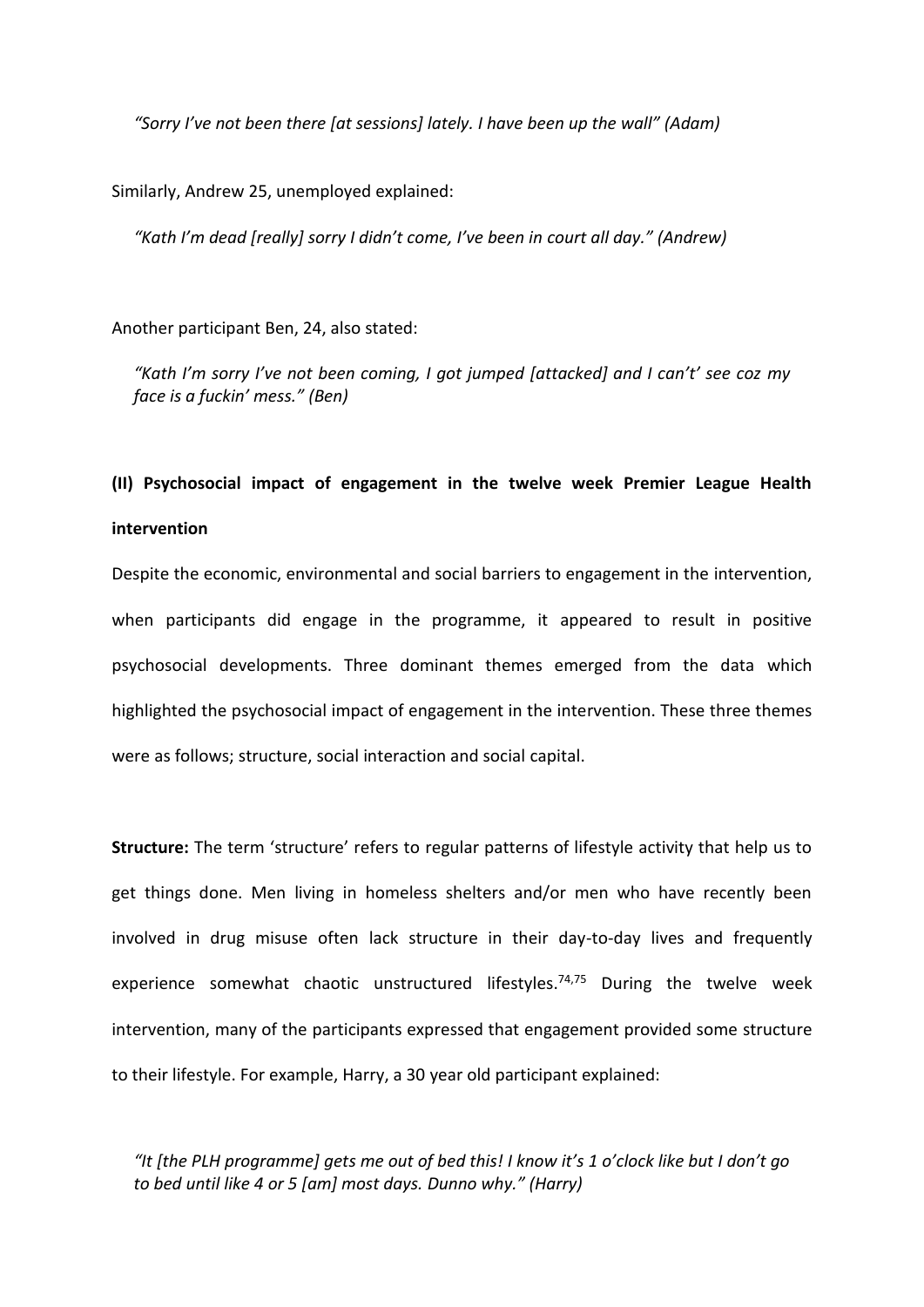Similarly, Adam a 38 year old unemployed participant stated:

*"I'd only sit around or get myself into trouble again if I wasn't coming here." (Adam)*

These exemplars typify the stories of other participants who also made reference to structure which had developed in their day-to-day lives as a result of engagement in the PLH programme.

**Social Interaction: '**Social interaction' refers to a relationship between two or more individuals and is a vital component of both mental and physical health.<sup>76</sup> During the course of the study, it emerged that many participants had been lonely or socially isolated prior to commencing the programme. Cloke et al.<sup>77</sup> explained how the homeless experience can result in a lack of belonging and thus leave a person feeling "*out of place*." Adam, a 38 year old participant who was living in a homeless shelter, stated:

*"Before this [the PLH programme] I didn't go anywhere, didn't see anyone or do anything." (Adam)*

Similarly, Dan, 34, who was also living in a homeless shelter, explained:

*"I didn't really talk to anyone before starting on this [programme]." (Dan)*

Klee<sup>78</sup> argued that drug misuse can lead to social isolation and often to feelings of suicide. In a quieter moment, Stephen, 42, a close friend of a participant who was recovering from drug misuse confided:

"*This programme hasn't half helped Daniel ya know. He was in a dark, dark place. We almost lost him." (Stephen)*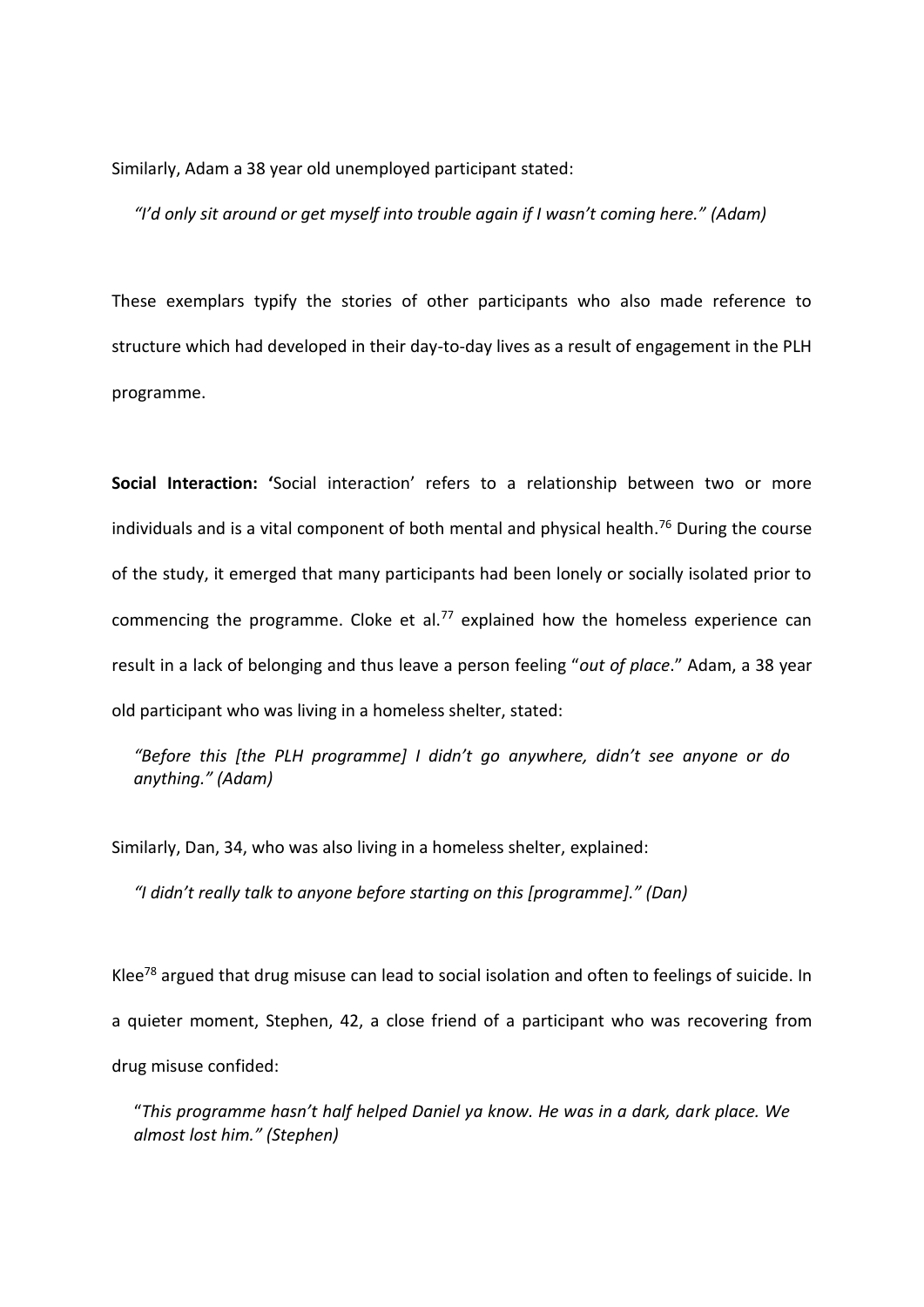**Social Capital:** Bourdieu and Wacquant<sup>79</sup> defined the term 'social capital' as "*the sum of the resources, actual or virtual, that accrue to an individual or a group by virtue of possessing a durable network of more or less institutionalized relationships of mutual acquaintance and recognition*." Similarly, Putnam<sup>80</sup> described social capital as "*properties of social life such as trust, norms and networks which promote cooperation and make it possible to achieve certain goals, which would not have been achievable in its absence*." Positive developments in social capital were evidenced within the programme as the participants appeared to develop friendships, trust, support networks and aspects of social bonding both within and outside of the group. Adam, a 38 year old participant expressed this finding when he explained:

"I've made some good mates, before this I just fuckin' sat in every day...all day. It was *depressin' but now I've got something to look forward to and I'm loads fitter." (Adam)*

Similarly, Stephen, 42, said*:* 

*"Thanks for everything because if I didn't get put forward [signed up to the programme] with the heart and dedication and drive that is you, I wouldn't have met so many sound [nice] people. I've made some good mates ya know." (Stephen)*

Furthermore, throughout the twelve week intervention three other participants also made

reference to the friendships that they had gained as a result of engaging in the programme.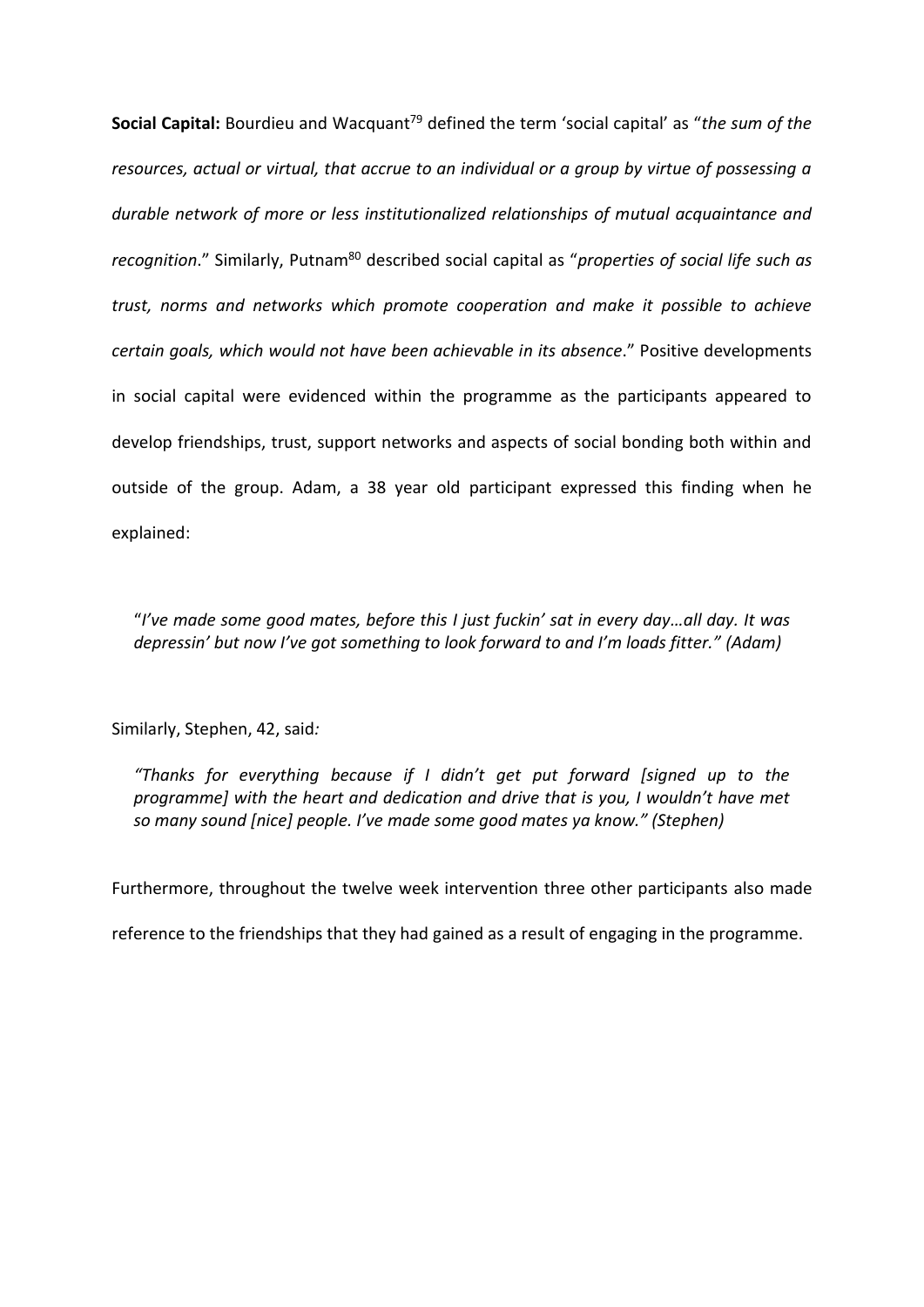### **Discussion**

In line with Sherry<sup>81</sup> who reported that the complex lives of the participants' hindered retention in the Homeless World Cup, this study also found that the complexities associated with the lives of HTR participants resulted in barriers to engagement in the PLH twelve week intervention. This study has identified three dominant challenges that HTR populations encounter when attempting to commit to regular participation in physical activity and health behaviours; economic, environmental and social barriers. Whilst these findings resonate with themes described in previous literature with generic populations, the specific findings that have emerged in this study under these three universal themes allude to somewhat more severe challenges that are on a more pronounced level to those faced by generic populations. These differences are due to the often complex, chaotic and unstructured lives and extenuating circumstances of the HTR participants. For example, HTR participants in this study experienced severe economic difficulties. Unlike generic populations, who perhaps cannot afford to pay for a monthly gym membership, many of the participants in this study simply could not afford the bus fare to attend the (free of charge) PLH sessions. Furthermore, due to the timing and the venue of the programme it is probable that some men who wanted to enrol on the programme, couldn't. This could potentially lead to feelings of disappointment and/or failure. It can be argued that in order to facilitate enrolment and sustained engagement, an empathic level of understanding and more informed practice is required by men's health practitioners/professionals who engage, (or who are considering engaging) HTR populations. This understanding is required prior to the conception and development of such community health programmes.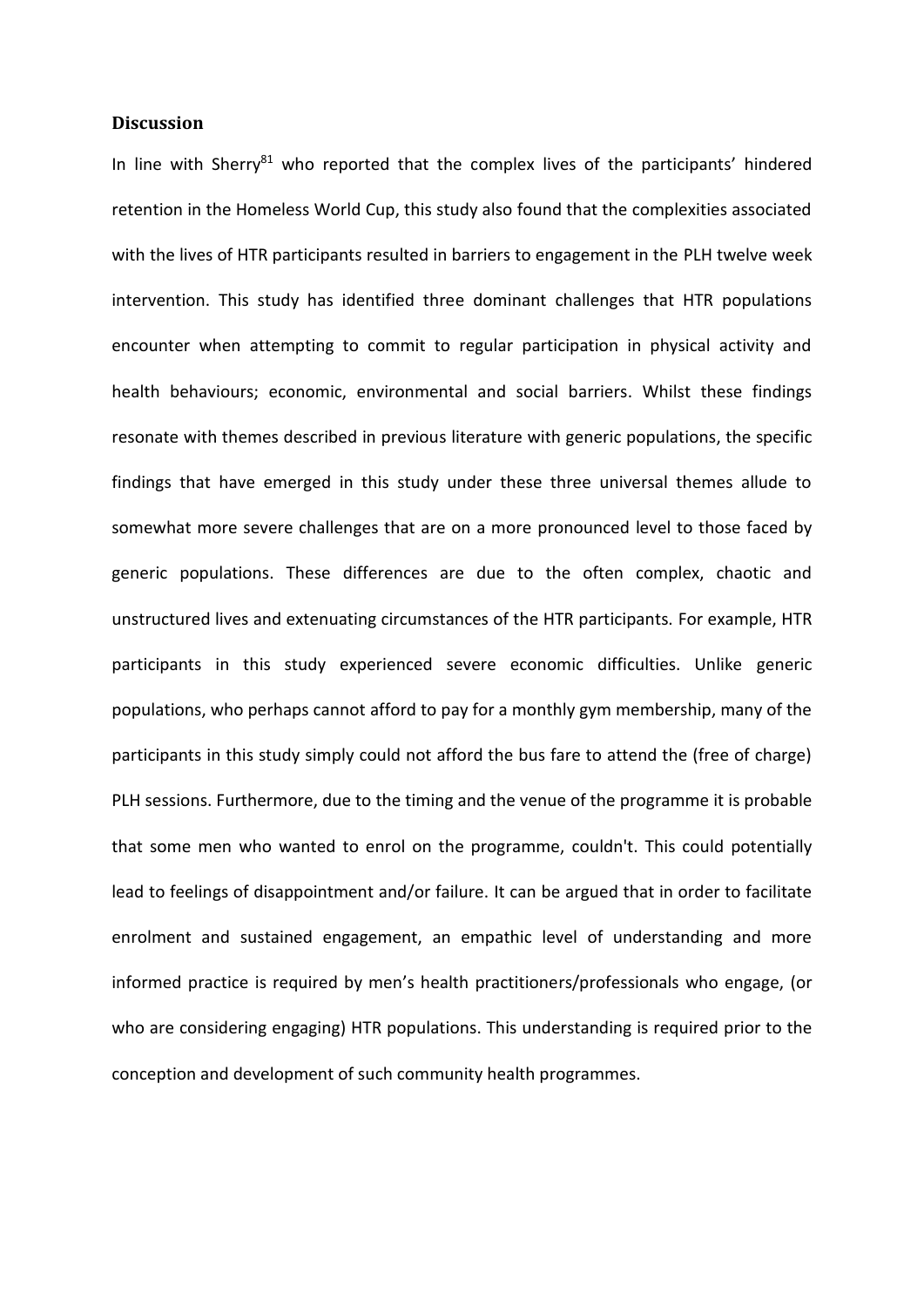Specifically, it would appear that in order to achieve regular and sustained engagement, practitioners engaging HTR participants should immerse themselves in a period of direct contact and focused interaction with their participants prior to the programme design in order to gain a greater understanding of the day-to-day existence of their participants and recognise the economic, environmental and social challenges associated with the population with whom they are engaging. During this period of reconnaissance or due diligence, health practitioners/professionals should also seek to understand the pragmatic, yet critical, logistical organisational factors such as location, cost and timing of the events, activities or programme. Wherever possible, direct contact should also be made with participants' community support workers in order to minimise the occurrence of obligatory meetings being scheduled during the same time as the programme. Therefore, in order to reach the hard-to-reach, practitioners need to fully understand their situational context and then design a programme that is more feasible, accessible and attainable. This bottom-up programme design and management strategy is therefore likely to reduce the challenges facing HTR participants when attempting to engage in physical activity and health programmes and result in greater adherence and thus, positive outcomes.

This study has identified specific psychosocial effects of engaging in a Football in the Community programme, most notably, the development of structure, social interaction and social capital amongst the participants. These outcomes support the findings of Sherry and Strybosch<sup>82</sup> who reported positive changes in social capital, structure and routine amongst HTR participants following engagement in a football specific programme. Furthermore, these findings highlight the benefits of engaging in physical activity and Football in the Community programmes for improvements in mental health and social wellbeing.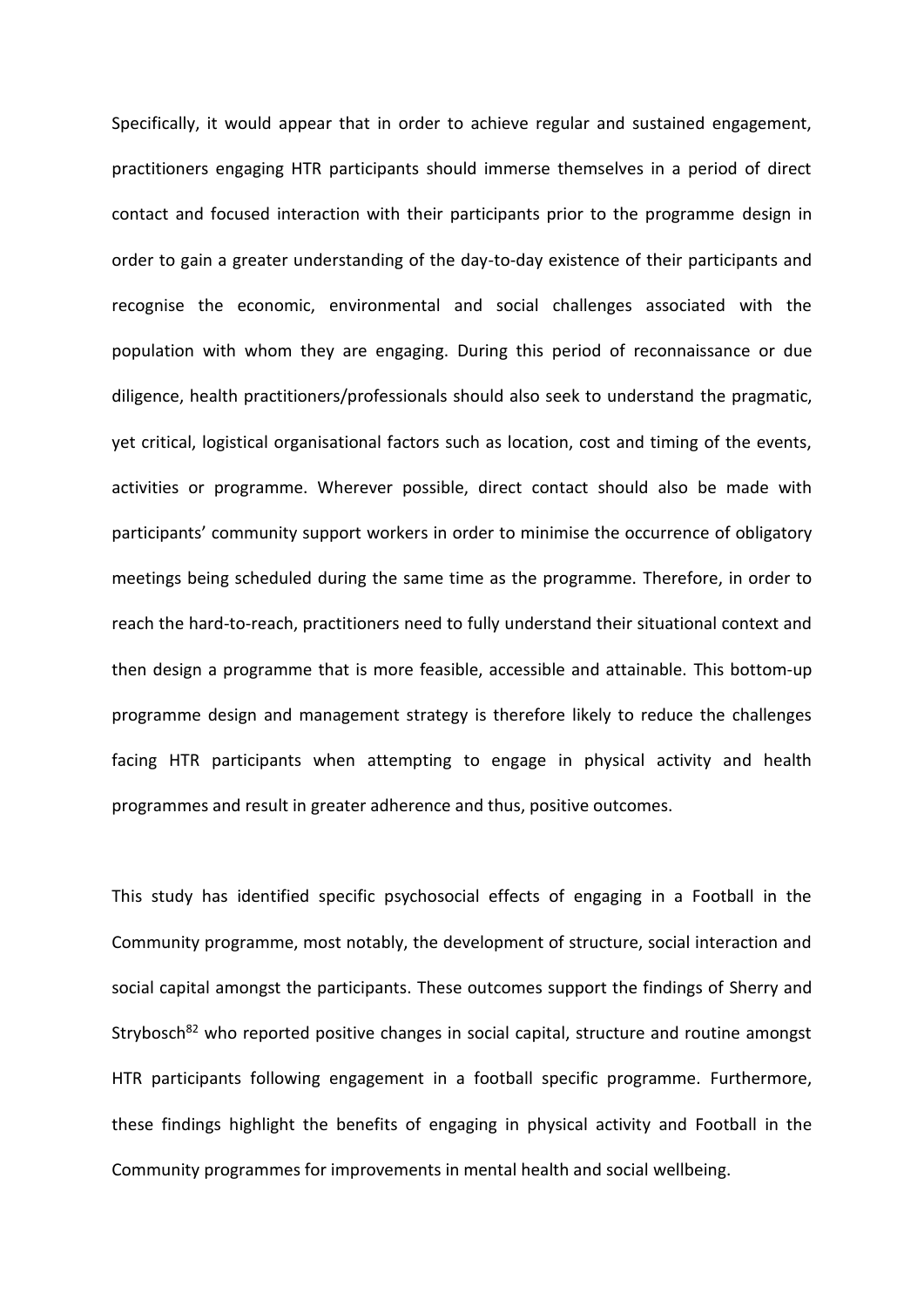Following engagement in the twelve week intervention it became apparent that some participants wanted to continue their involvement in the programme. Sixteen participants enrolled in the broader PLH programme following completion of the intervention. The findings of this study highlight that community-based football programmes endorsed by professional football clubs appear well positioned to connect and attract HTR populations and the evidence suggests that such programmes can improve psychosocial health amongst these populations<sup>83</sup> and keep them involved in ongoing positive health related activities.

This research employed a practice-based evidence approach which combined perspectives of both research and practice and is particularly suited for offering applied perspectives to complex health issues.<sup>84</sup> The areas investigated in this research are guided by theory and applied approaches to research in complex public health settings. As such, it can be argued that the findings and recommendations of this study puts men's health practitioners in a better position to tailor their programmes to HTR, and in doing so, help to reach this important group of constituents with actives designed to enhance their holistic health and wellbeing.

The findings presented in this paper are limited to those who took part in a twelve week football-led health improvement programme in the North West of England and, like all qualitative research, are not intended to be representative of all men who are experiencing homelessness and/or recovering from drug addiction. The research therefore, does not intend to suggest that the findings presented in this paper are representative or generalizable, but highlights (I) important challenges to engagement in physical activity and health related behaviours that were common across participants' experiences and (II)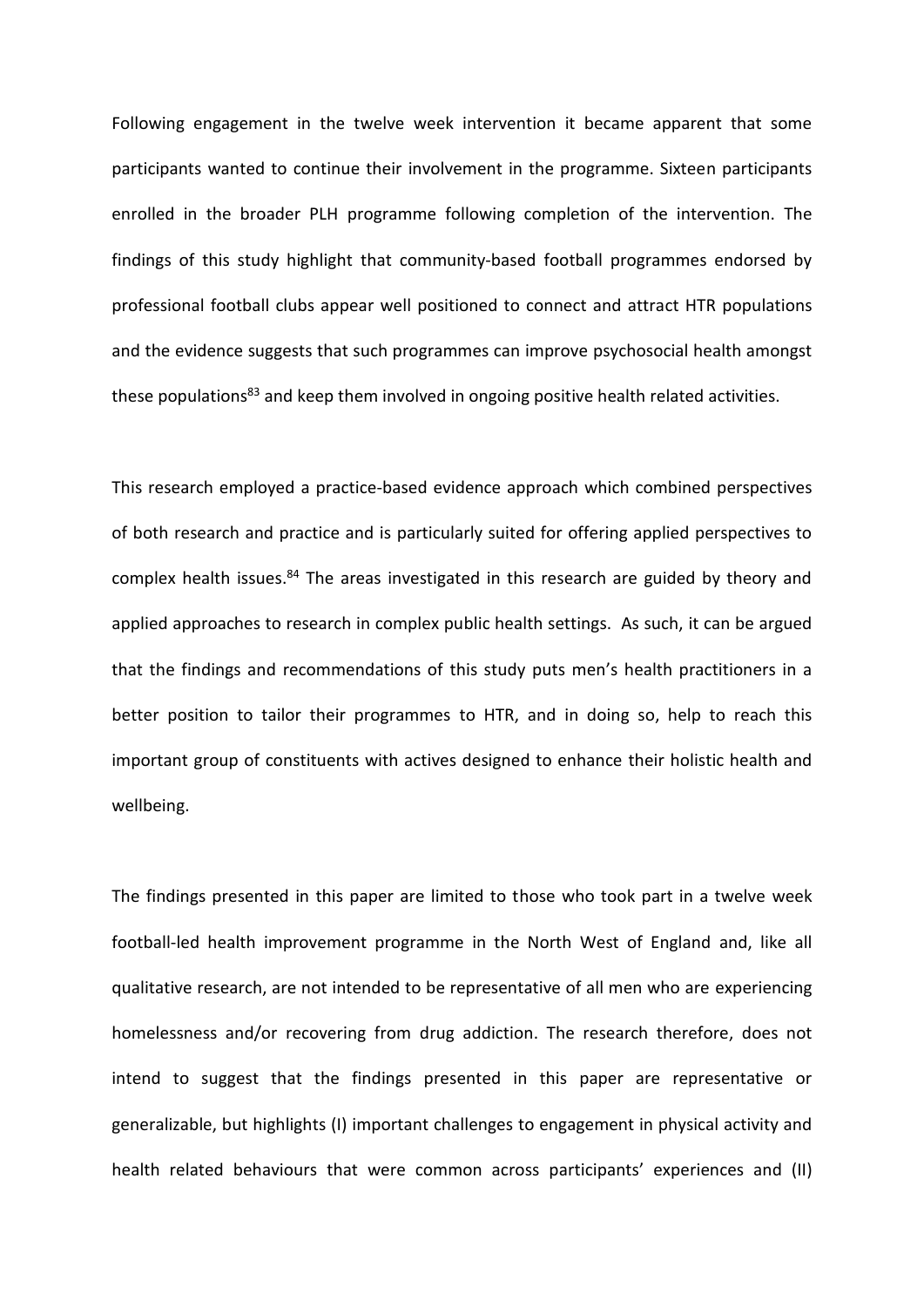psychosocial impact of engagement in the FitC programme. These findings should be taken into consideration to inform future policy, practice and research in this area.

Further contextual and immersed research with HTR populations is needed to dig deeper in order to enhance understanding of the constraints that HTR men encounter when attempting to engage in regular physical activity and health promoting activities.<sup>85</sup> It would seem appropriate, therefore, to explore the experiences of men experiencing homelessness and men recovering from drug addiction across different geographical areas and also to investigate other groups classified as HTR (e.g., older age groups and/or ethnic minorities), in order to deepen the understanding of the issues encountered amongst HTR male populations. Furthermore, future research needs to focus on those groups who are (I) (as yet) unreached and (II) those that are considered unreachable. Further research is also required to examine the impact of engagement in Football in the Community physical activity and health programmes on positive health related behaviours in order to contribute to understanding within this underserved area of research.<sup>86</sup> It can be argued that this work is important for building an evidence base in, and advancing, men's health promotion work at a range of levels.

#### **Acknowledgements**

The authors would like to thank the staff of Everton Football Club and Everton in the Community for their support with this research and permission to identify the club explicitly in this publication. The authors would also like to thank the participants of the Premier League Health programme and all of the agencies who supported this programme.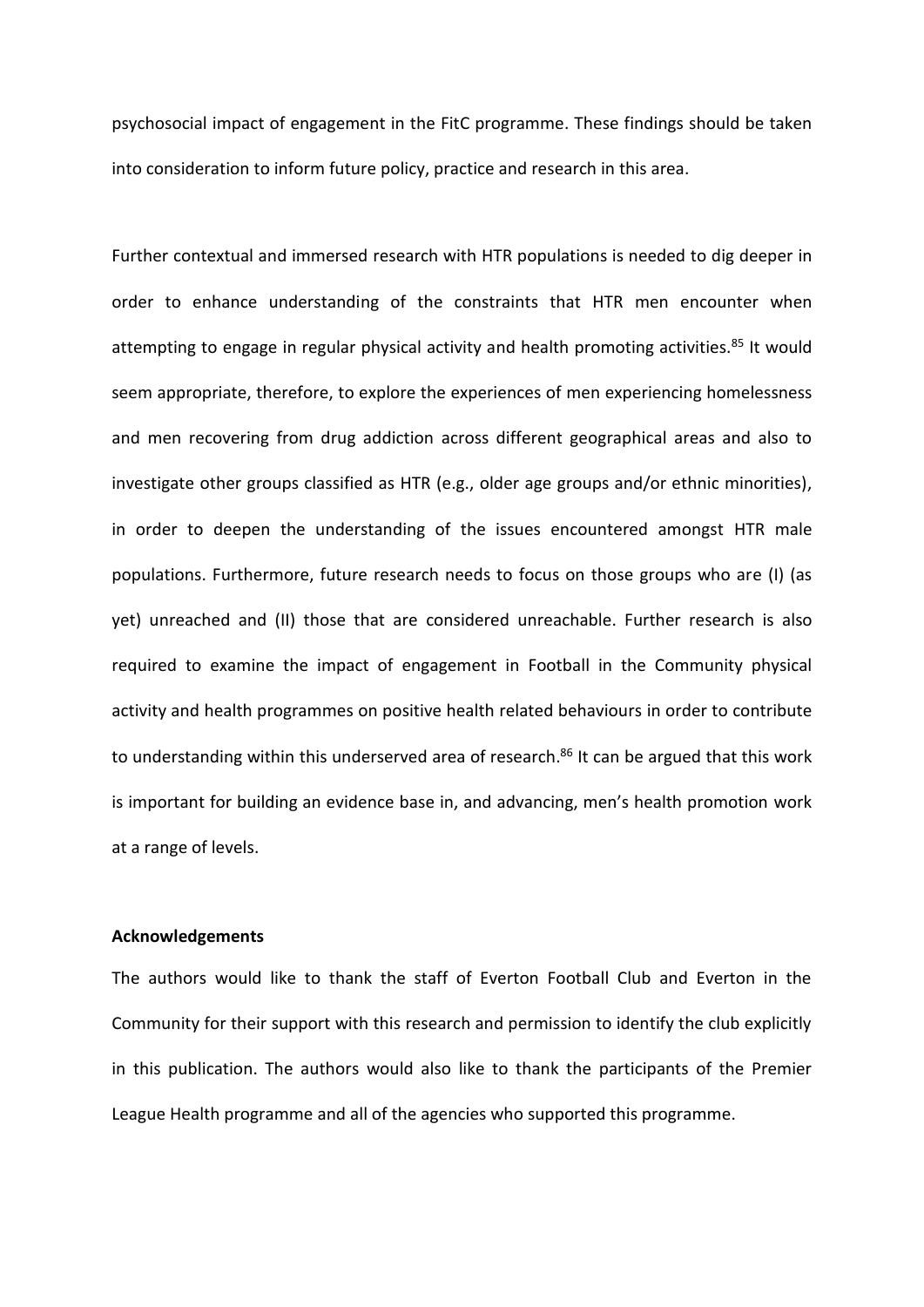## **Ethical Approval**

This work was approved by the Research Ethics Committee, Liverpool John Moores University and the participants gave informed consent prior to participation.

# **Funding**

The Premier League Health Programme was supported by the FA Premier League (the commissioners) who received funding provided by the Football Pools (the sponsors).

## **Competing interests**

None declared.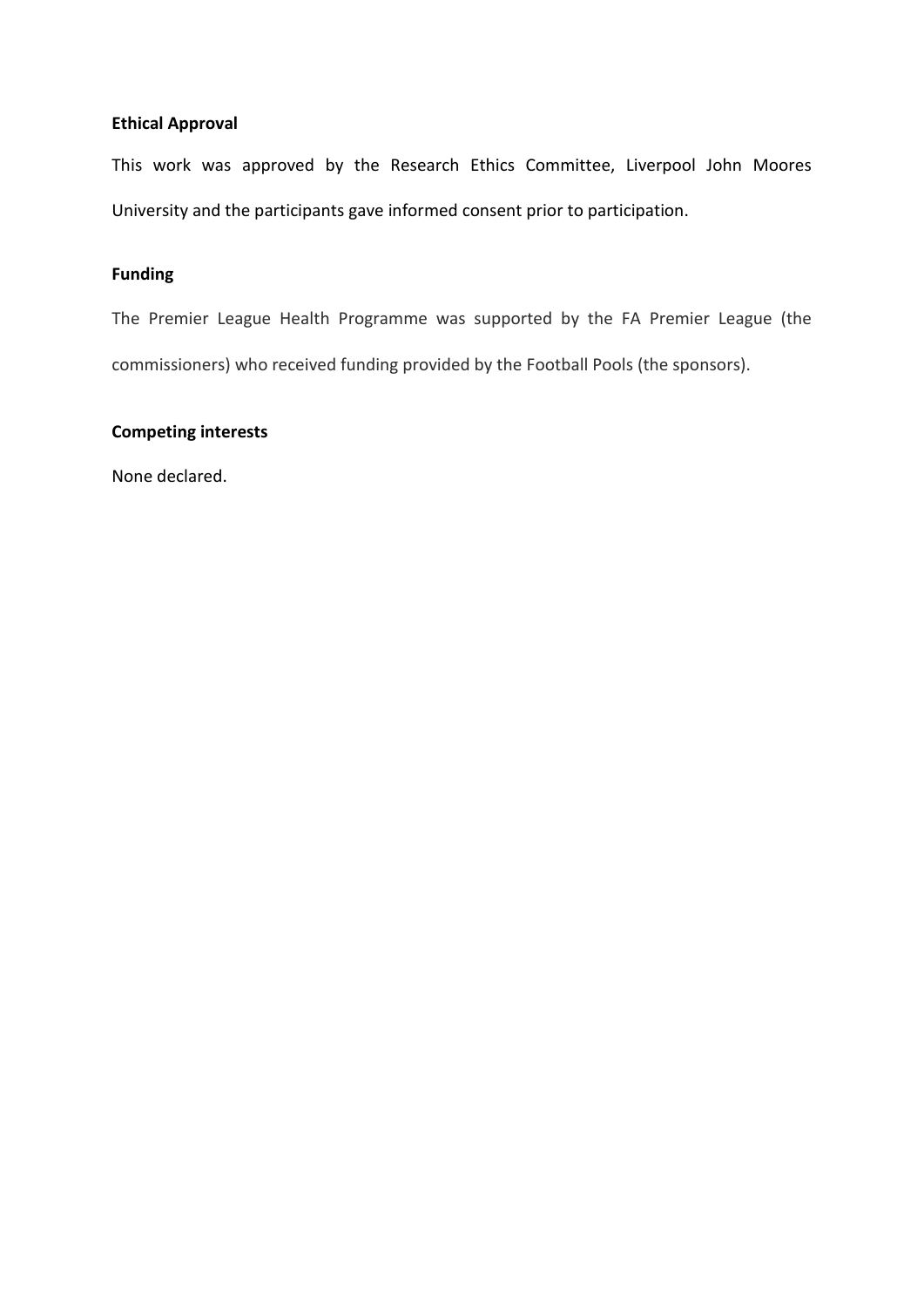# **References**

1

<sup>1</sup> Faugier, J. and Sargeant, M. (1997) Sampling hard to reach populations. *Journal of Advanced Nursing*, 26 (4), 790-797.

<sup>2</sup> Moffett, L. (2010) *Community engagement and visible manifestations of conflict programme. Extending our reach*. Available at http://northeastpeace.com/wpcontent/uploads/2009/08/Programme-6a-Report-Extending-Our-Reach-February-2010.doc [Accessed on 21st May 2012].

<sup>3</sup> Circuit (2014) Reaching the hard to reach. Available at: <https://circuit.tate.org.uk/2014/07/reaching-the-hard-to-reach/> [Accessed 31<sup>st</sup> March 2015]

<sup>4</sup> Brackertz, N. (2007) *Who is hard to reach and why? ISR Working Paper*. Available at: [www.sisr.net/publications/0701brackertz.pdf](http://captus.samhsa.gov/access-resources/www.sisr.net/publications/0701brackertz.pdf) [Accessed 5th March 2012].

<sup>5</sup> Sinclair, A. and Alexander, H. (2012) Using outreach to involve the hard-to-reach in a health check: What difference does it make? *Public Health*, 126 (2), 87-95.

<sup>6</sup> Men's Health Forum (2010) *Up and Running: Improving the health of men and boys through physical activity and sport*. London: Men's Health Forum.

<sup>7</sup> National Health Service Confederation (2012) *Mental health and homelessness.* Available at: http://www.nhsconfed.org/Publications/Documents/mental health homelessness.pdf [Accessed on  $10^{th}$  January 2013].

<sup>8</sup> World Health Organization (2003b) *Health and Development through Physical*  Activity and Sport. Available at: http://whqlibdoc.who.int/hq/2003/WHO\_NMH\_NPH\_PAH\_03.2.pdf [Accessed on 21st May 2012].

<sup>9</sup> Sport England (2008) *Engaging hard to reach groups. Lessons from the Active England programme*. London: Sport England.

<sup>10</sup> World Health Organization (2003b) *Health and Development through Physical*  Activity and Sport. Available at: http://whalibdoc.who.int/ha/2003/WHO\_NMH\_NPH\_PAH\_03.2.pdf [Accessed on 21st May 2012].

 $11$  Frisby, W. and Millar, S. (2007) The actualities of doing community development to promote the inclusion of low income populations in local sport and recreation. *European Sport Management Quarterly*, 2 (3), 209-233.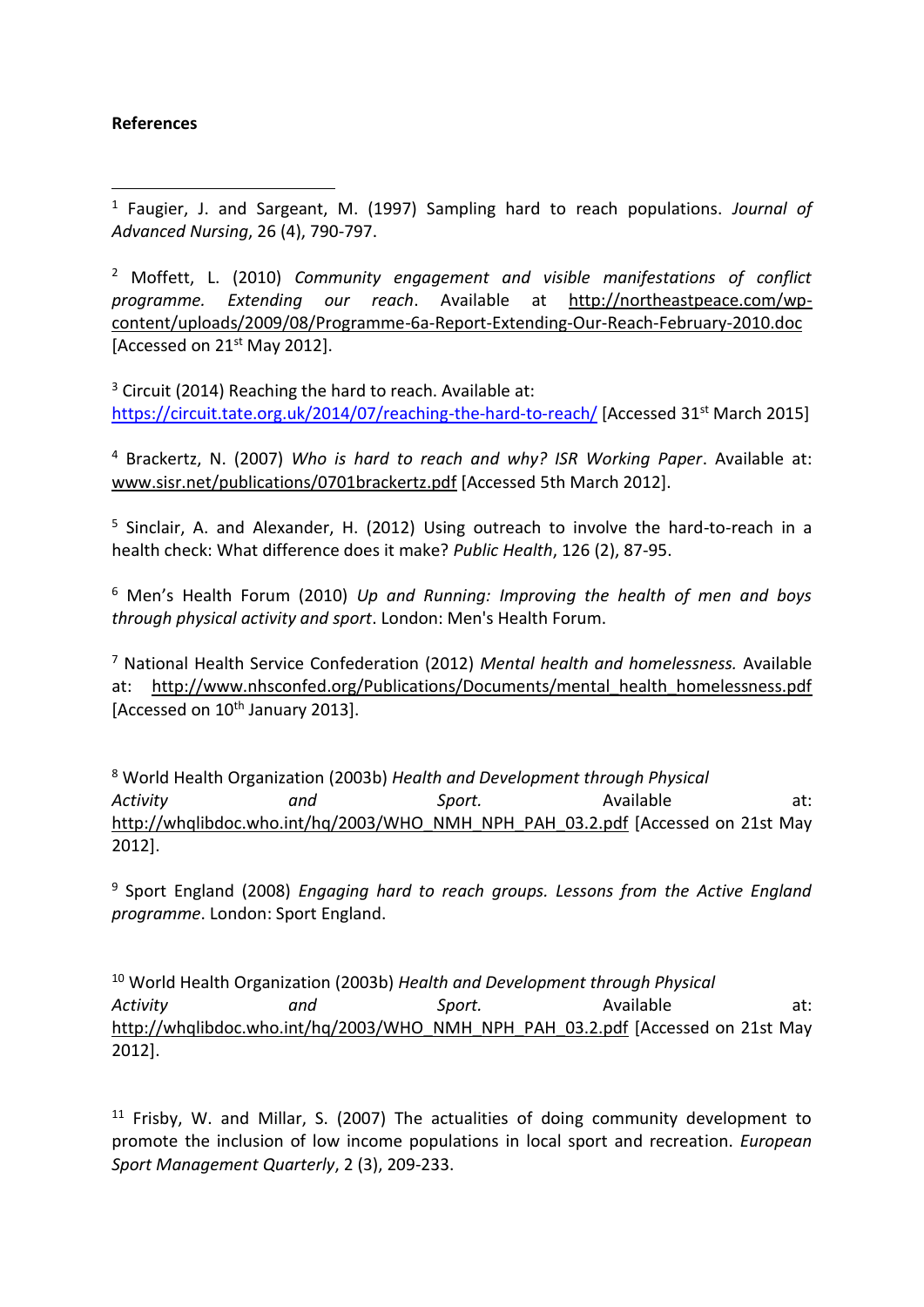<sup>12</sup> Sport England (2008) *Engaging hard to reach groups. Lessons from the Active England programme*. London: Sport England.

1

 $13$  Roby, D., Kominski, G. and Pourat, N. (2008) Assessing the barriers to engaging challenging populations in disease management programs. The Medicaid experience. *Disease Management and Health Outcomes*, 16 (6), 421-428.

<sup>14</sup> Sherry, E. and Strybosch, V. (2012) A kick in the right direction: longitudinal outcomes of the Australian Community Street Soccer Program. *Soccer and Society*, 13, (4), 495-509.

<sup>15</sup> Stokols, D. (1996) Translating social ecological theory into guidelines for community health promotion. *American Journal of Health Promotion*, 10 (4), 282-298.

<sup>16</sup> Ball, K. (2006) People, places…and other people? Integrating understanding of intrapersonal, social and environmental determinants of physical activity. *Journal of Science and Medicine in Sport*, 9 (5), 367-370.

<sup>17</sup> Stokols, D. (1996) Translating social ecological theory into guidelines for community health promotion. *American Journal of Health Promotion*, 10 (4), 282-298.

<sup>18</sup> World Health Organization (2003a) *Social Determinants of Health*. Available at: http://www.who.int/social\_determinants/publications/en/ [Accessed on 21<sup>st</sup> May 2012].

 $19$  Ball, K. (2006) People, places...and other people? Integrating understanding of intrapersonal, social and environmental determinants of physical activity. *Journal of Science and Medicine in Sport*, 9 (5), 367-370.

 $20$  Macdonald, J. (2006) Shifting paradigms: a social-determinants approach to solving problems in men's health policy and practice. *Medical Journal of Australia*; 185 (8), 456-458.

<sup>21</sup> Sallis, J., Owen, N. and Fisher, E. (2008) Ecological models of health behavior. In: Glanz, K., Lewis, F. and Rimer, B. and Viswanath, K**.** (eds.) *Health behaviour and health education: Theory, research, and practice*. 4th ed. San Francisco: Jossey-Bass.

<sup>22</sup> Collins, M. and Kay, T. (2003) *Sport and Social Exclusion*. London: Routledge.

<sup>23</sup> World Health Organization (2003a) *Social Determinants of Health*. Available at: http://www.who.int/social\_determinants/publications/en/ [Accessed on 21<sup>st</sup> May 2012].

<sup>24</sup> Frisby, W. (2005) The good, the bad and the ugly: Critical sport management research*. Journal of Sport Management*, 19 (1), 1-12.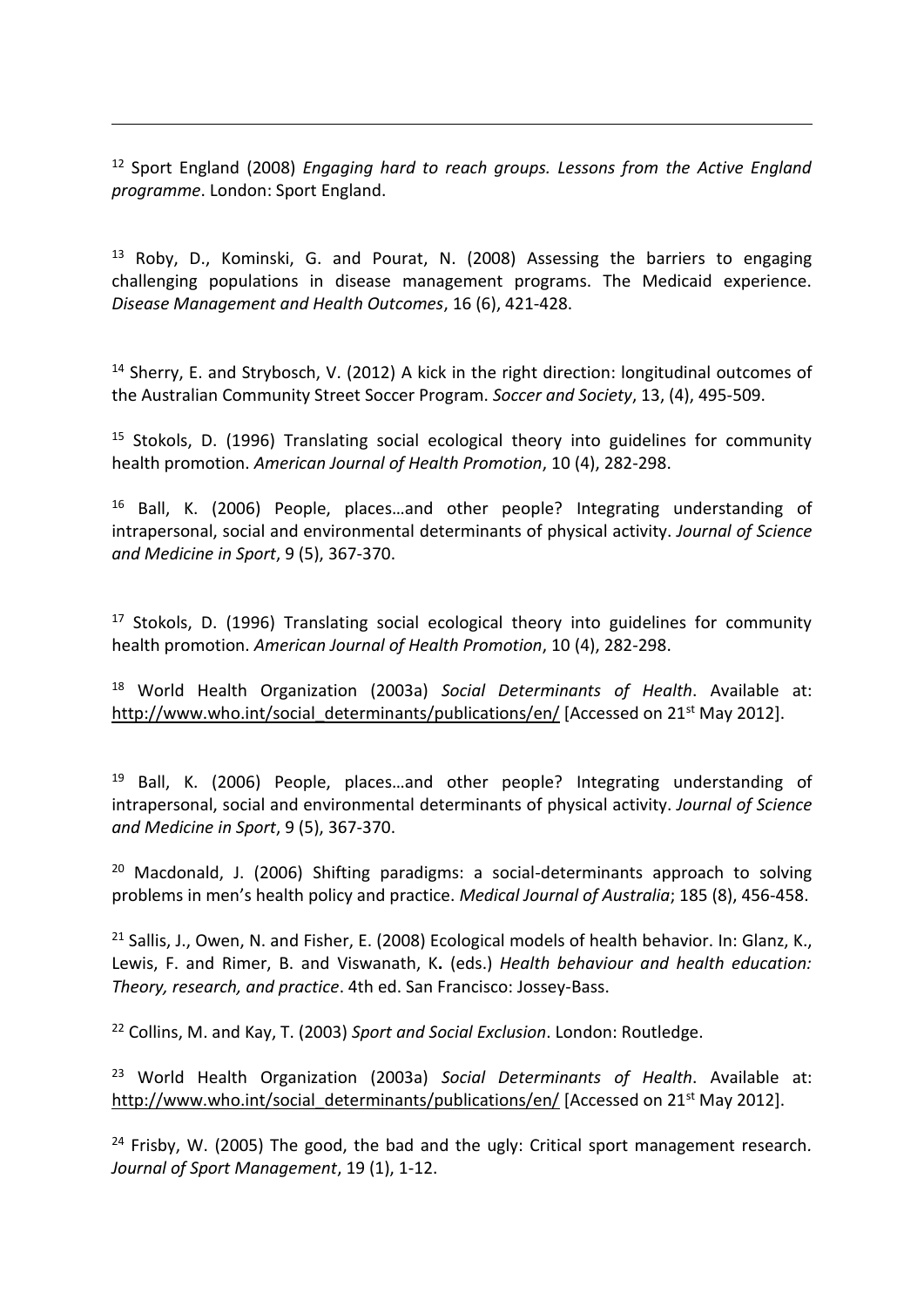<sup>25</sup> Sport England (2008) *Engaging hard to reach groups. Lessons from the Active England programme*. London: Sport England.

1

 $26$  Sherry, E. and Strybosch, V. (2012) A kick in the right direction: longitudinal outcomes of the Australian Community Street Soccer Program. *Soccer and Society*, 13, (4), 495-509.

<sup>27</sup> Frisby, W. (2005) The good, the bad and the ugly: Critical sport management research*. Journal of Sport Management*, 19 (1), 1-12.

<sup>28</sup> Gray, C., Hunt, K., Mutrie, N., Anderson, A., Treweek, S. and Wyke, S. (2011) Can the draw of professional football clubs help promote weight loss in overweight and obese men? A feasibility study of the Football Fans in Training programme delivered through the Scottish Premier League. *Epidemiology and Community Health*, 65 (2), A37-A38.

<sup>29</sup> Pringle, A., Zwolinsky, S., Smith, A., Robertson, S., McKenna, J. and White, A. (2011) The pre-adoption demographic and health profiles of men participating in a programme of men's health delivered in English Premier League football clubs. *Public Health*, 125 (7), 411- 416.

<sup>30</sup> White, A., Zwolinsky, S., Pringle, A., McKenna, J., Daly-Smith, A., Robertson, S. and Berry, R. (2012) *Premier League Health: A national programme of men's health promotion*  delivered in/by professional football clubs. Final Report 2012. Leeds: Centre for Men's Health and Centre for Active Lifestyles, Leeds Metropolitan University.

<sup>31</sup> Pringle, A., Zwolinsky, S., McKenna, J., Smith, A., Robertson, S. and White, A. (2013) Effect of a national programme of men's health delivered in English Premier League Football Clubs. *Public Health*, 127, 18-26.

<sup>32</sup> Curran, K., Drust, B. and Richardson, D. (2014). "I just want to watch the match!" A practitioner's reflective account of men's health themed match day events at an English Premier League Football Club*. Soccer and Society*, 15 (6), 919-933.

<sup>33</sup> Curran, K., Bingham, D.D., Richardson, D. and Parnell, D. (2014) Ethnographic engagement from within a Football in the Community programme at an English Premier League football club. *Soccer and Society*, 15 (6), 934-950.

<sup>34</sup> Bingham, D.D., Richardson, D., Curran, K. and Parnell, D. (2014) Fit Fans: perspectives of a practitioner and understanding participant health needs within a health promotion programme for older men delivered within an English Premier League Football Club. *Soccer and Society*, 15 (6), 883-901.

35 Hulton, A., Drust, B., Flower, D., Richardson, D. and Curran, K. (2015) Effectiveness of a Community Football Programme on Improving Physiological Markers of Health in a HTR Male Population. *Soccer and Society*. In press.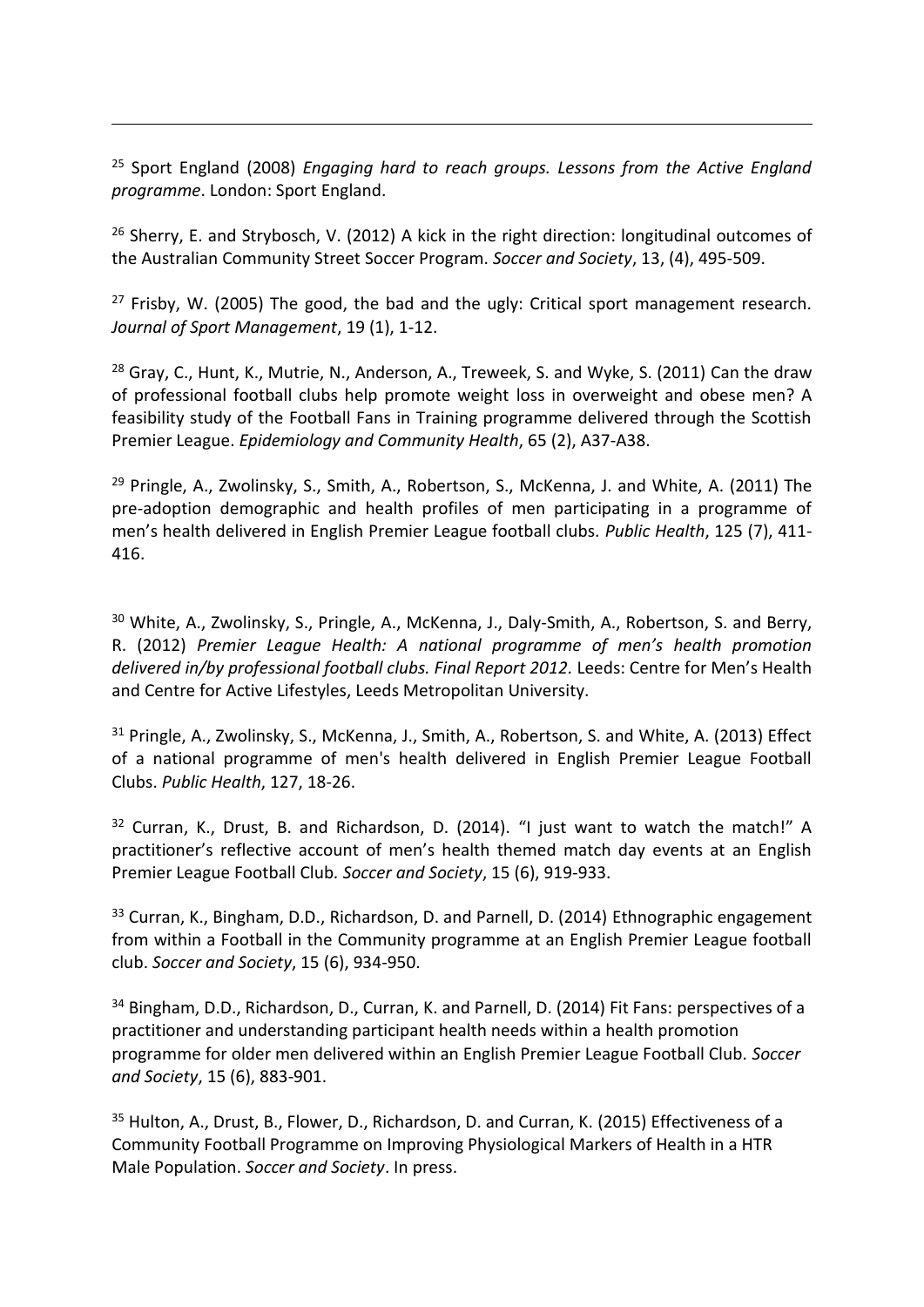<sup>36</sup> Royal Society for Public Health (2014) Annual Conference and Awards. Healthy settings and developing wellbeing in the community. Royal Society for Public Health London, 2014. Available at: [https://www.rsph.org.uk/en/courses-conferences-and](https://www.rsph.org.uk/en/courses-conferences-and-events/index.cfm/annualconference)[events/index.cfm/annualconference](https://www.rsph.org.uk/en/courses-conferences-and-events/index.cfm/annualconference) [Accessed on 6th June 2014].

1

<sup>37</sup> White, A., De Sousa, B., De Visser, R., Hogston, R., Madsen, S., Makara, P., Richardson, N. and Zatonski, W. (2011) The State of men's health in Europe. Luxembourg: European Commission.

<sup>38</sup> Dunn, K., Drust, B., Flower, D. and Richardson, D (2011) Kicking the Habit: A Biopsychosocial Account of Engaging Men recovering from Drug Misuse in Recreational Football. *Journal of Men's Health*, vol. 8(2), 233.

<sup>39</sup> Pringle, A., Zwolinsky, S., Smith, A., Robertson, S., McKenna, J. and White, A. (2011) The pre-adoption demographic and health profiles of men participating in a programme of men's health delivered in English Premier League football clubs. *Public Health*, 125 (7), 411- 416.

<sup>40</sup> Frisby, W. (2005) The good, the bad and the ugly: Critical sport management research*. Journal of Sport Management*, 19 (1), 1-12.

<sup>41</sup> Robson, C. (1993) *Real world research: a resource for social scientists and practitioner researchers*. Oxford: Blackwell.

<sup>42</sup> Jarvis, P. (1998) The practitioner–researcher in nursing. *Nurse Education Today*, 20 (1), 30- 35.

<sup>43</sup> Gray, D. (2004) *Doing research in the real world*. London: Sage.

<sup>44</sup> Lunt, N., Shaw, I. and Fouché, C. (2010) 'Practitioner research: collaboration and knowledge production' *Public Money& Management*, special issue 'The Politics of Co-Produced Research' 30 (4): 235-242.

45 Tedlock, B. (2000) Ethnography and Ethnographic Representation. In: Denzin, N. and Lincoln, Y. (eds.) *The handbook of qualitative research*. 2<sup>nd</sup> ed. Thousand Oaks: Sage.

<sup>46</sup> Tierney, W. (2002) Get real: Representing reality*. International Journal of Qualitative Studies in Education*, 15 (4), 385-398.

 $47$  Tedlock, B. (2000) Ethnography and Ethnographic Representation. In: Denzin, N. and Lincoln, Y. (eds.) *The handbook of qualitative research*. 2<sup>nd</sup> ed. Thousand Oaks: Sage.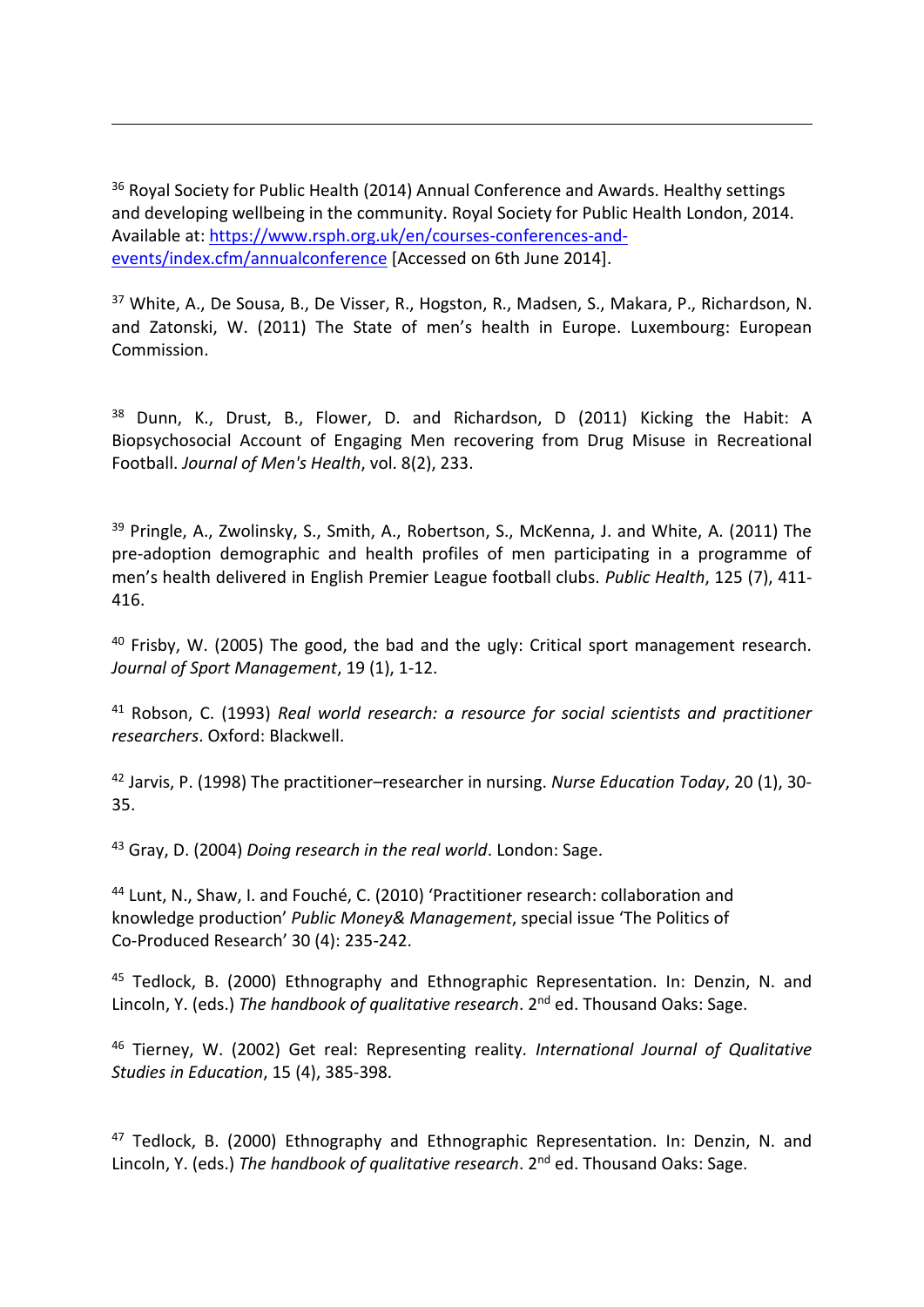<sup>48</sup> Ammerman, A., Smith, T. and Calancie, L. (2014) Practice-based evidence in public health: improving reach, relevance, and results. *Annual review of public health*, *35*, 47-63.

1

 $49$  Atkinson, P. and Hammersley, M. (1994) Ethnography and participant observation. In: Denzin, N. and Lincoln, Y. (eds.) *Strategies of Qualitative Inquiry*. London: Sage, 111-136.

<sup>50</sup> Polkinghorne, D. (1988) *Narrative knowing and the human sciences*. Albany: State University of New York Press.

<sup>51</sup> Polkinghorne, D. (1988) *Narrative knowing and the human sciences*. Albany: State University of New York Press.

<sup>52</sup> Sparkes, A. (2005) Narrative analysis: Exploring the whats and hows of personal stories. In: Holloway, I. (ed) *Qualitative Research in Health Care*. Maidenhead: Open University Press.

<sup>53</sup> Polkinghorne, D. (1988) *Narrative knowing and the human sciences*. Albany: State University of New York Press.

<sup>54</sup> Stokols, D. (1996) Translating social ecological theory into guidelines for community health promotion. *American Journal of Health Promotion*, 10 (4), 282-298.

<sup>55</sup> World Health Organization (2003a) *Social Determinants of Health*. Available at: http://www.who.int/social\_determinants/publications/en/ [Accessed on 21<sup>st</sup> May 2012].

<sup>56</sup> Ball, K. (2006) People, places…and other people? Integrating understanding of intrapersonal, social and environmental determinants of physical activity. *Journal of Science and Medicine in Sport*, 9 (5), 367-370.

<sup>57</sup> Macdonald, J. (2006) Shifting paradigms: a social-determinants approach to solving problems in men's health policy and practice. *Medical Journal of Australia*; 185 (8), 456-458.

<sup>58</sup> Sallis, J., Owen, N. and Fisher, E. (2008) Ecological models of health behavior. In: Glanz, K., Lewis, F. and Rimer, B. and Viswanath, K**.** (eds.) *Health behaviour and health education: Theory, research, and practice*. 4th ed. San Francisco: Jossey-Bass

<sup>59</sup> Dunn, K., Drust, B., Flower, D. and Richardson, D (2011) Kicking the Habit: A Biopsychosocial Account of Engaging Men recovering from Drug Misuse in Recreational Football. *Journal of Men's Health*, vol. 8(2), 233.

 $60$  Gray, C., Hunt, K., Mutrie, N., Anderson, A., Treweek, S. and Wyke, S. (2011) Can the draw of professional football clubs help promote weight loss in overweight and obese men? A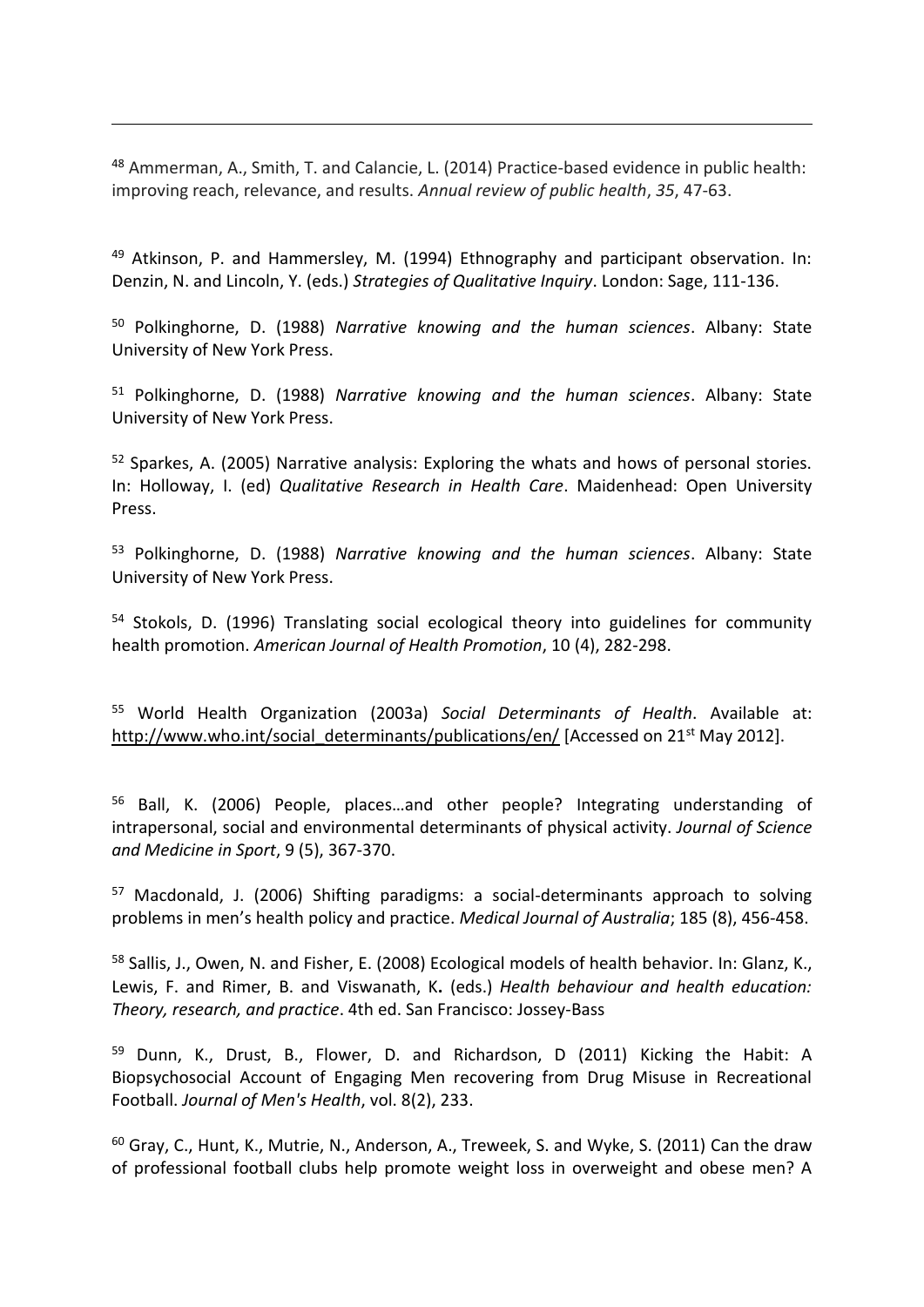feasibility study of the Football Fans in Training programme delivered through the Scottish Premier League. *Epidemiology and Community Health*, 65 (2), A37-A38.

1

 $61$  Sherry, E. and Strybosch, V. (2012) A kick in the right direction: longitudinal outcomes of the Australian Community Street Soccer Program. *Soccer and Society*, 13, (4), 495-509.

<sup>62</sup> White, A., Zwolinsky, S., Pringle, A., McKenna, J., Daly-Smith, A., Robertson, S. and Berry, R. (2012) *Premier League Health: A national programme of men's health promotion*  delivered in/by professional football clubs. Final Report 2012. Leeds: Centre for Men's Health and Centre for Active Lifestyles, Leeds Metropolitan University.

<sup>63</sup> Pringle, A., Zwolinsky, S., McKenna, J., Smith, A., Robertson, S. and White, A. (2013) Effect of a national programme of men's health delivered in English Premier League Football Clubs. *Public Health*, 127, 18-26.

<sup>64</sup> Richards, H. and Schwartz, L. (2002) Ethics of qualitative research: are there special issues for health services research? *Family Practice*, 19, 135–139.

<sup>65</sup> British Sociological Association. *Statement of ethical practice*. British Sociological Association, 1991.

<sup>66</sup> Marvasti, A. (2004) *Qualitative Research in Sociology: an introduction*. Available at: http://srmo.sagepub.com.ezproxy.liv.ac.uk/view/qualitative-research-insociology/SAGE.xml [Accessed on 14th August 2014].

<sup>67</sup> Silverman, D. (2006) Interpreting Qualitative Data: Methods for Analyzing Talk, Text and Interaction. London: Sage.

<sup>68</sup> [Shenton, K. \(2004\)](http://www.sciencedirect.com/science/article/pii/S0897189708000724#bib19) Strategies for ensuring trustworthiness in qualitative research projects. *Education for Information*, 22, 63-75.

<sup>69</sup> White, A., De Sousa, B., De Visser, R., Hogston, R., Madsen, S., Makara, P., Richardson, N. and Zatonski, W. (2011) The State of men's health in Europe. Luxembourg: European Commission.

<sup>70</sup> Steenhuis, I., Nooy, S., Moes, M. and Schuit, A. (2009) Financial barriers and pricing strategies related to participation in sports activities: The perceptions of people of low income. *Journal of Physical Activity and Health*, 6 (6), 716-721.

<sup>71</sup> National Institute for Health and Clinical Excellence (2008) *Promoting and creating built or natural environments that encourage and support physical activity*. London: NICE.

 $72$  McNeill, L., Kreuter, M. and Subramanian, S. (2006) Social environment and physical activity: a review of concepts and evidence. *Social Science Medicine*, 63 (4), 1011-1022.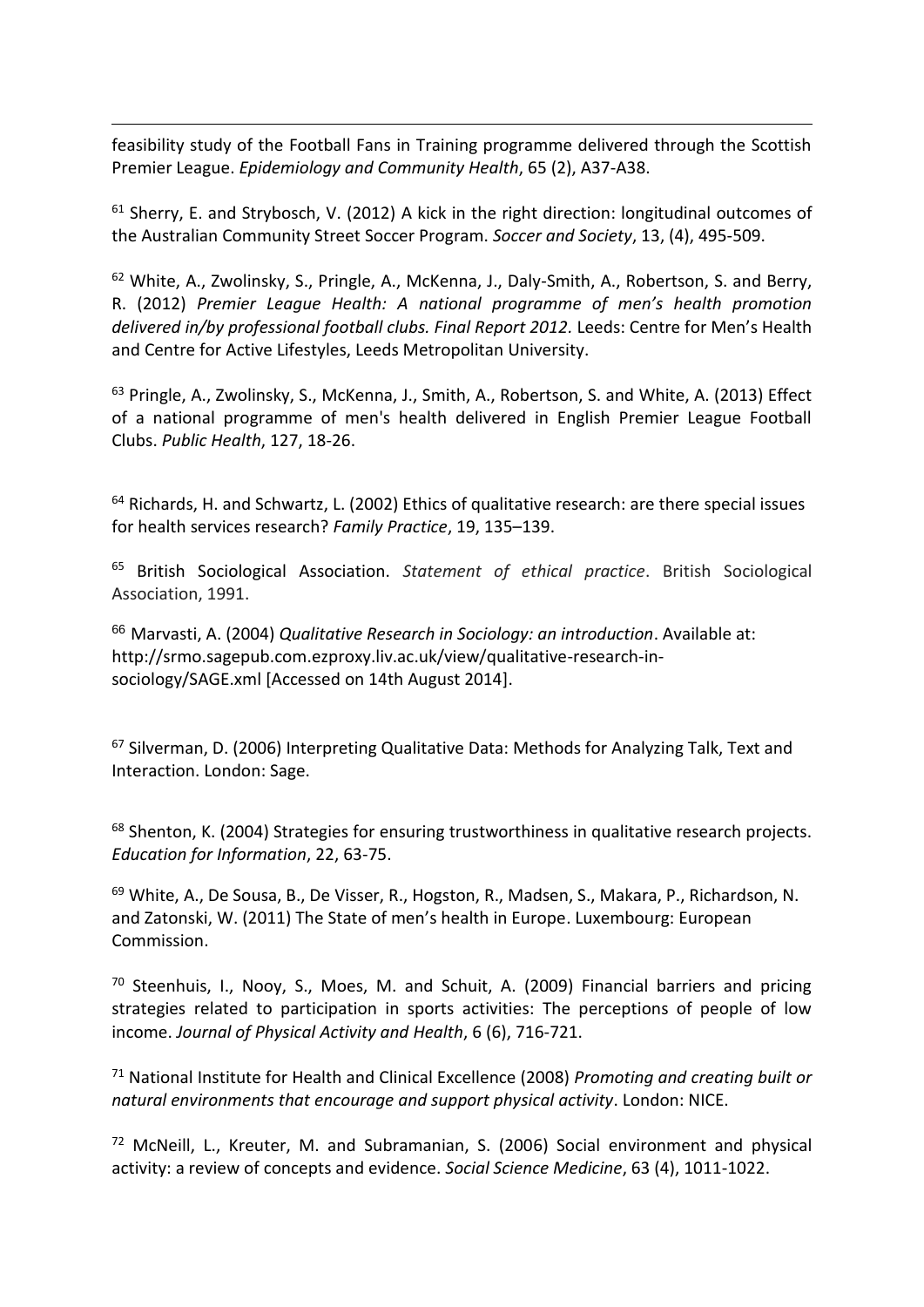<sup>73</sup> Homeless Link (2014) The unhealthy state of homelessness. Health audit results 2014. Available at: http://www.homeless.org.uk/sites/default/files/siteattachments/The%20unhealthy%20state%20of%20homelessness%20FINAL.pdf [Accessed on 8th December 2014].

1

<sup>74</sup> Moore, J. (2007) Polarity or integration? Towards a fuller understanding of home and homelessness. *Journal of Architectural and Planning Research*, 24 (2), 143-159.

<sup>75</sup> Hoare, J. and Moon, D. (2010) *Drug misuse declared: Findings from the 2009/10 British Crime Survey: England and Wales.* London: Home Office.

<sup>76</sup> Holt-Lunstad, J., Smith, T., and Layton, J. (2010) Social relationships and mortality risk: a meta-analytic review. *PLoS Medicine*, 7(7). Available at: e1000316. doi:10.1371/journal.pmed.1000316 [Assessed on 22nd November 2012].

<sup>77</sup> Cloke, P., Milbourne, P. and Widdowfield, R. (2000) Homelessness and rurality: 'out of place' in purified space? *Society and Space*, 18 (6), 715-736.

<sup>78</sup> Klee, H. (1995) Drug misuse and suicide: Assessing the impact of HIV. *Aids Care*, 7 (1), 145- 156.

<sup>79</sup> Bourdieu, P. and Wacquant, L. (1992) *An Invitation to Reflexive Sociology*. Chicago: University of Chicago Press.

<sup>80</sup> Putnam, R. (1995) Bowling alone: America's declining social capital. *Journal of Democracy*, 6 (1), 65-78.

<sup>81</sup> Sherry, E. (2010) (Re)engaging marginalized groups through sport: The Homeless World Cup. *International Review for the Sociology of Sport*, 45, 59-71.

 $82$  Sherry, E. and Strybosch, V. (2012) A kick in the right direction: longitudinal outcomes of the Australian Community Street Soccer Program. *Soccer and Society*, 13, (4), 495-509.

83 Pringle, A., Zwolinsky, S., McKenna, J., Smith, A., Robertson, S. and White, A. (2013) Effect of a national programme of men's health delivered in English Premier League Football Clubs. *Public Health*, 127, 18-26.

84 Ammerman, A., Smith, T. and Calancie, L. (2014) Practice-based evidence in public health: improving reach, relevance, and results. *Annual review of public health*, *35*, 47-63.

85 Frisby, W. and Millar, S. (2007) The actualities of doing community development to promote the inclusion of low income populations in local sport and recreation. *European*